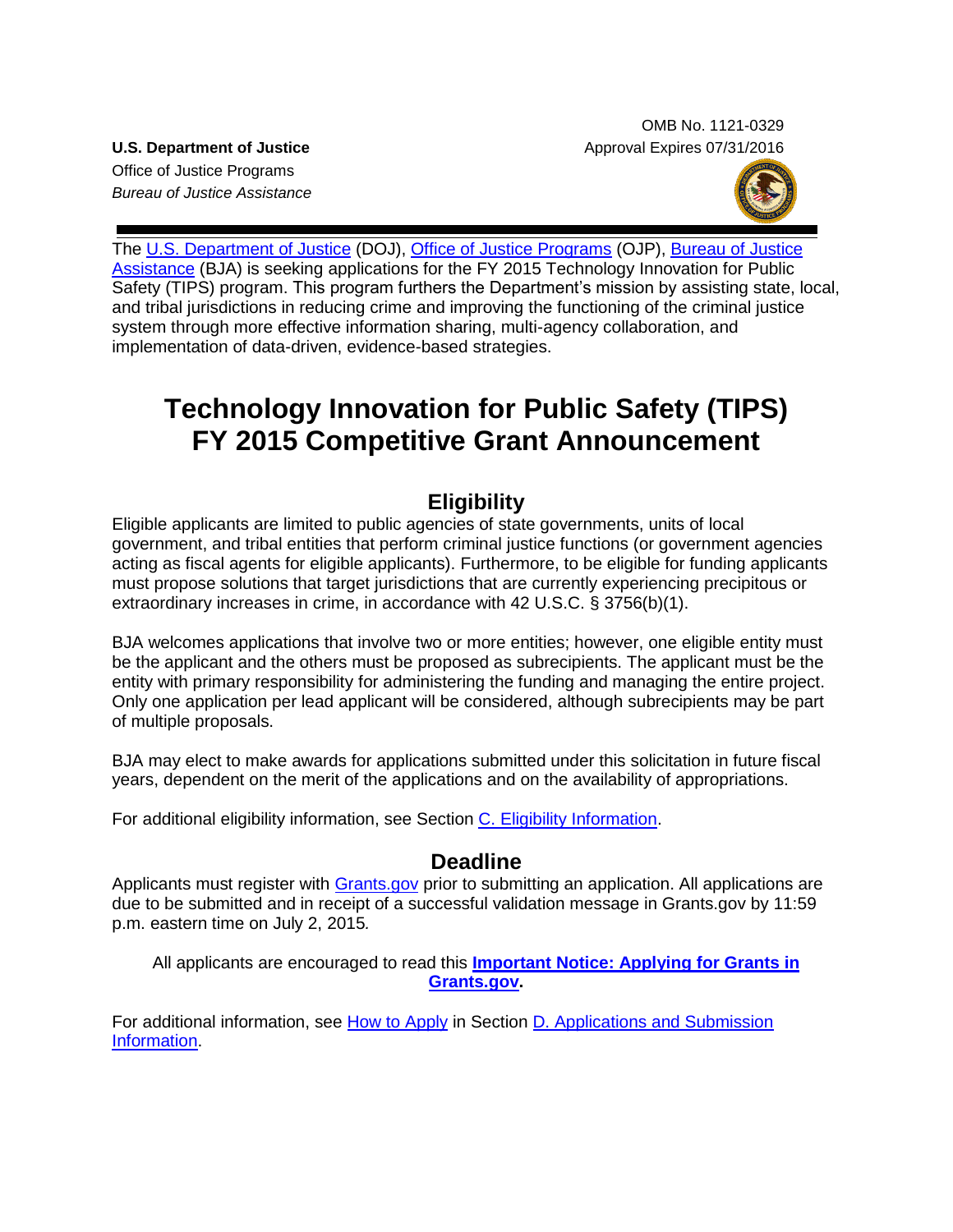## **Contact Information**

For technical assistance with submitting an application, contact the Grants.gov Customer Support Hotline at 800-518-4726 or 606-545-5035, or via e-mail to [support@grants.gov.](mailto:support@grants.gov) The [Grants.gov](http://www.grants.gov/applicants/apply_for_grants.jsp) Support Hotline hours of operation are 24 hours a day, 7 days a week, except federal holidays.

Applicants that experience unforeseen Grants.gov technical issues beyond their control that prevent them from submitting their application by the deadline must e-mail the BJA contact identified below **within 24 hours after the application deadline** and request approval to submit their application. Additional information on reporting technical issues is found under "Experiencing Unforeseen Grants.gov Technical Issues" in the [How to Apply](#page-20-0) section.

For assistance with any other requirements of this solicitation, contact the National Criminal Justice Reference Service (NCJRS) Response Center: toll-free at 1-800-851-3420; via TTY at 301-240-6310 (hearing impaired only); email responsecenter@ncirs.gov; fax to 301-240-5830: or web chat at [https://webcontact.ncjrs.gov/ncjchat/chat.jsp.](https://webcontact.ncjrs.gov/ncjchat/chat.jsp) The NCJRS Response Center hours of operation are 10:00 a.m. to 6:00 p.m. eastern time, Monday through Friday and 10:00 a.m. to 8:00 p.m. eastern time on the solicitation close date.

Grants.gov number assigned to this announcement: BJA-2015*-*4196

Release date: May 14, 2015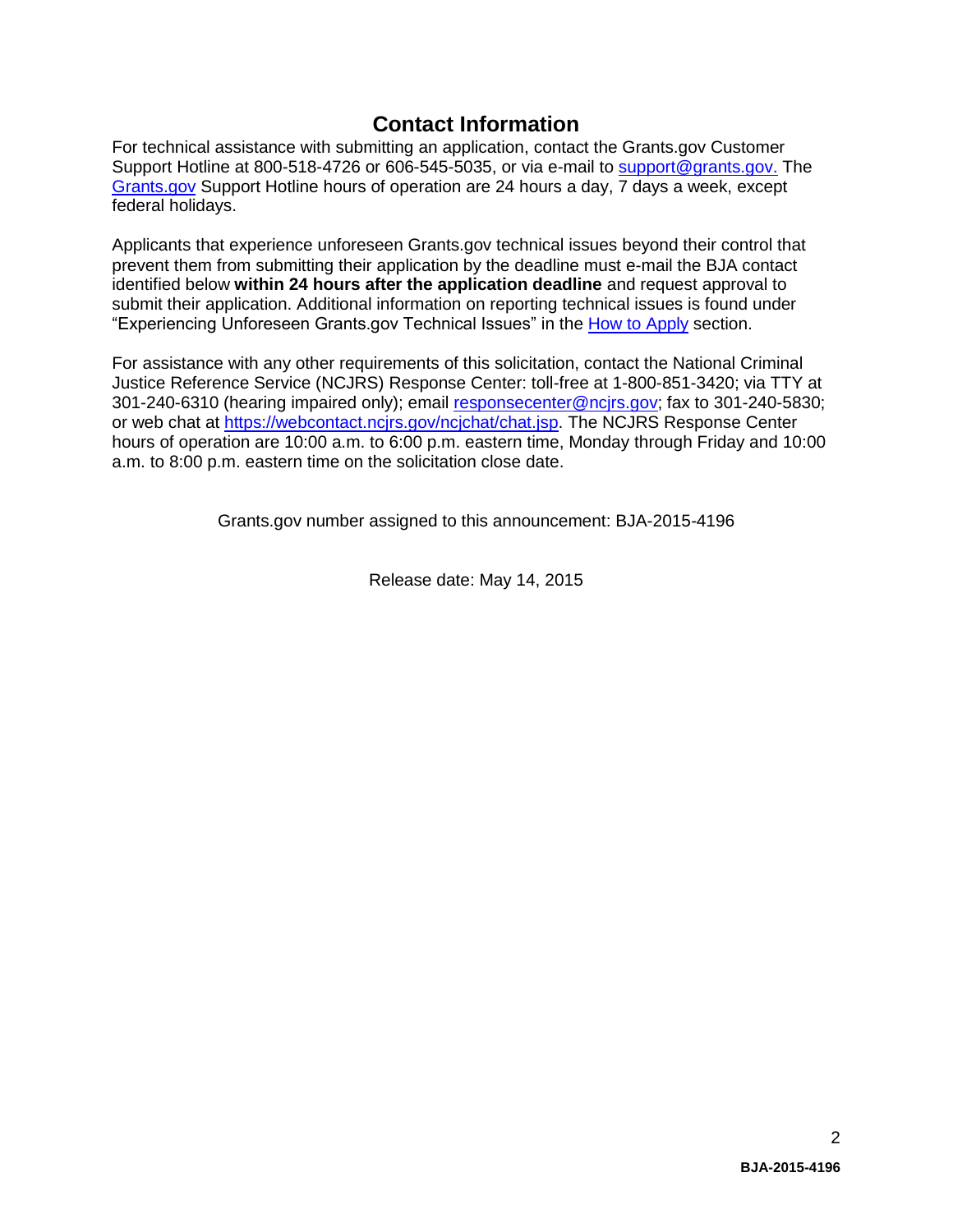# **Contents**

| Limitation on Use of Award Funds for Employee Compensation; Waiver 11          |  |
|--------------------------------------------------------------------------------|--|
| Prior Approval, Planning, and Reporting of Conference/Meeting/Training Costs11 |  |
|                                                                                |  |
|                                                                                |  |
|                                                                                |  |
|                                                                                |  |
|                                                                                |  |
|                                                                                |  |
|                                                                                |  |
|                                                                                |  |
|                                                                                |  |
|                                                                                |  |
|                                                                                |  |
|                                                                                |  |
|                                                                                |  |
| General Information about Post-Federal Award Reporting Requirements 28         |  |
|                                                                                |  |
|                                                                                |  |
|                                                                                |  |
|                                                                                |  |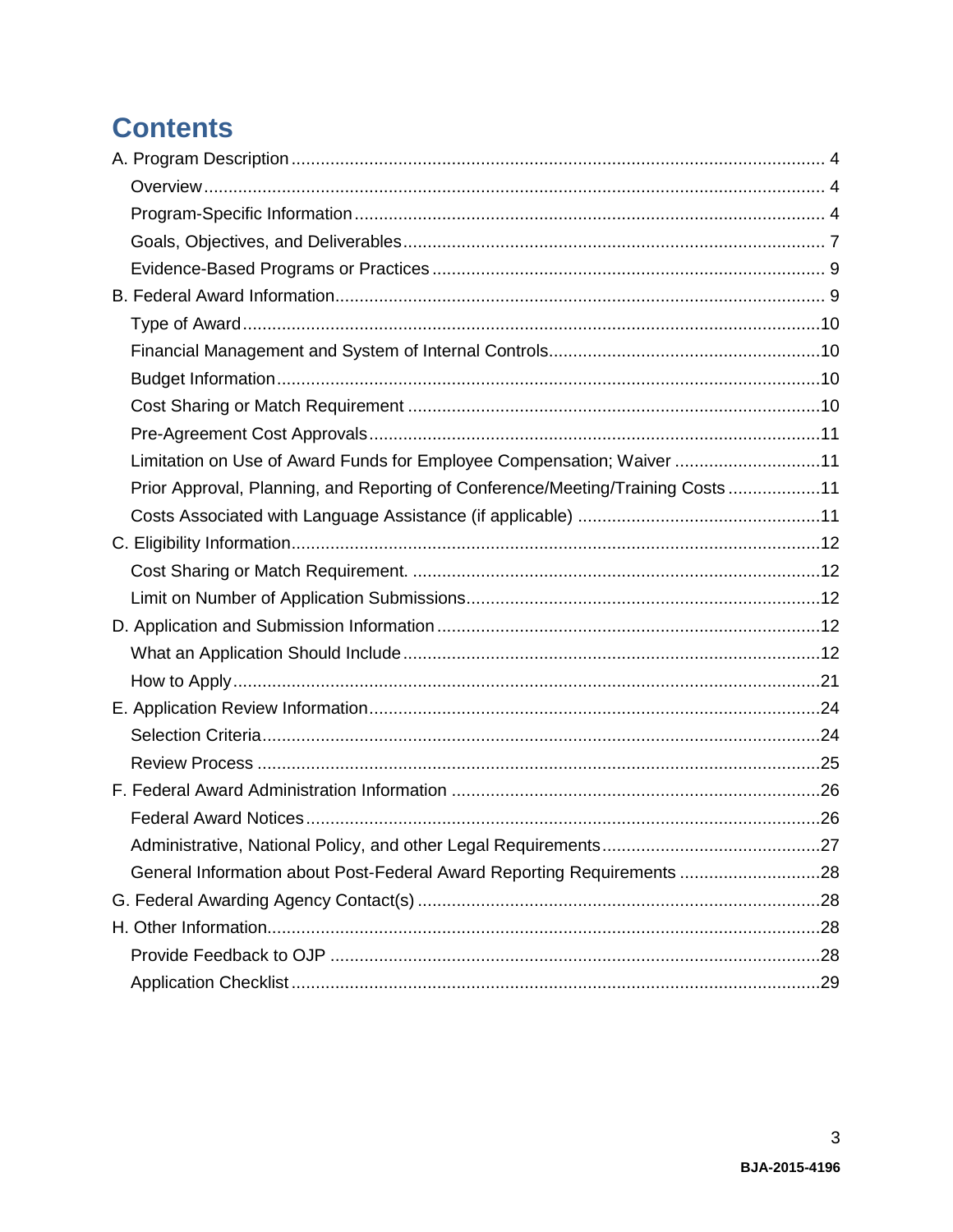# **Technology Innovation for Public Safety (TIPS) (CFDA #16.738)**

# <span id="page-3-0"></span>**A. Program Description**

## <span id="page-3-1"></span>**Overview**

While many jurisdictions are making significant progress implementing justice informationsharing solutions to address critical gaps in coordinating crime prevention across organizations and jurisdictions, there remain significant challenges that inhibit the ability of the criminal justice system to respond to threats to public safety, especially when it comes to stemming violent crime and homicide. For this solicitation, justice information-sharing technology refers to any technology (hardware and/or software, hosted residentially or remotely) that plays a role in the collection, storage, sharing, and analysis of criminal justice data. Funding under this program is provided to assist state, local, and tribal jurisdictions in enhancing their information-sharing capacity through the use of innovative technological solutions such that they may more effectively address disproportional and precipitous increases in crime.

The goals of the funding program include:

- 1. Promoting information sharing and collaboration within and among criminal justice agencies that have a role in preventing and investigating crime.
- 2. Developing and enhancing policies and practices that leverage technology to promote public safety and reduce crime.
- 3. Supporting implementation of information-sharing solutions at the local, regional, state, tribal, and national levels that have a measureable positive impact on the crime trends identified by the applying jurisdiction.
- 4. Improving the quantity and quality of evidence-based justice information-sharing programs.

This program is funded under the Edward Byrne Memorial Justice Assistance Grant (JAG) Program. The JAG Program (42 U.S.C. § 3750 et seq.) is the primary provider of federal criminal justice funding to state, local, and tribal jurisdictions, and JAG funds support all components of the criminal justice system. The JAG Program authorization also provides that up to 5 percent of the funds available to carry out subpart 1 of Title I, Part E of the Omnibus Crime Control and Safe Streets Act of 1968 may be granted, among other reasons, for one or more of the purposes specified in Section 501 of Title I, Part E, Subpart 1 [42 USC § 3751] upon a determination that it is necessary "to combat, address, or otherwise respond to precipitous or extraordinary increases in crime, or in a type or types of crime" (42 U.S.C. § 3756(b)(1)).

## <span id="page-3-2"></span>**Program-Specific Information**

The TIPS program is designed to enable strategic information sharing across crime-fighting agencies to address specific local or regional crime problems. Often these efforts will require a multidisciplinary response, involving law enforcement, analysts/investigators, information technology staff, public safety/first responders, adjudications/courts, corrections, human services organizations, etc. Applicants are encouraged to propose comprehensive plans that include coordination among multiple stakeholder agencies, shared investment and use of technology services, or regional planning as appropriate.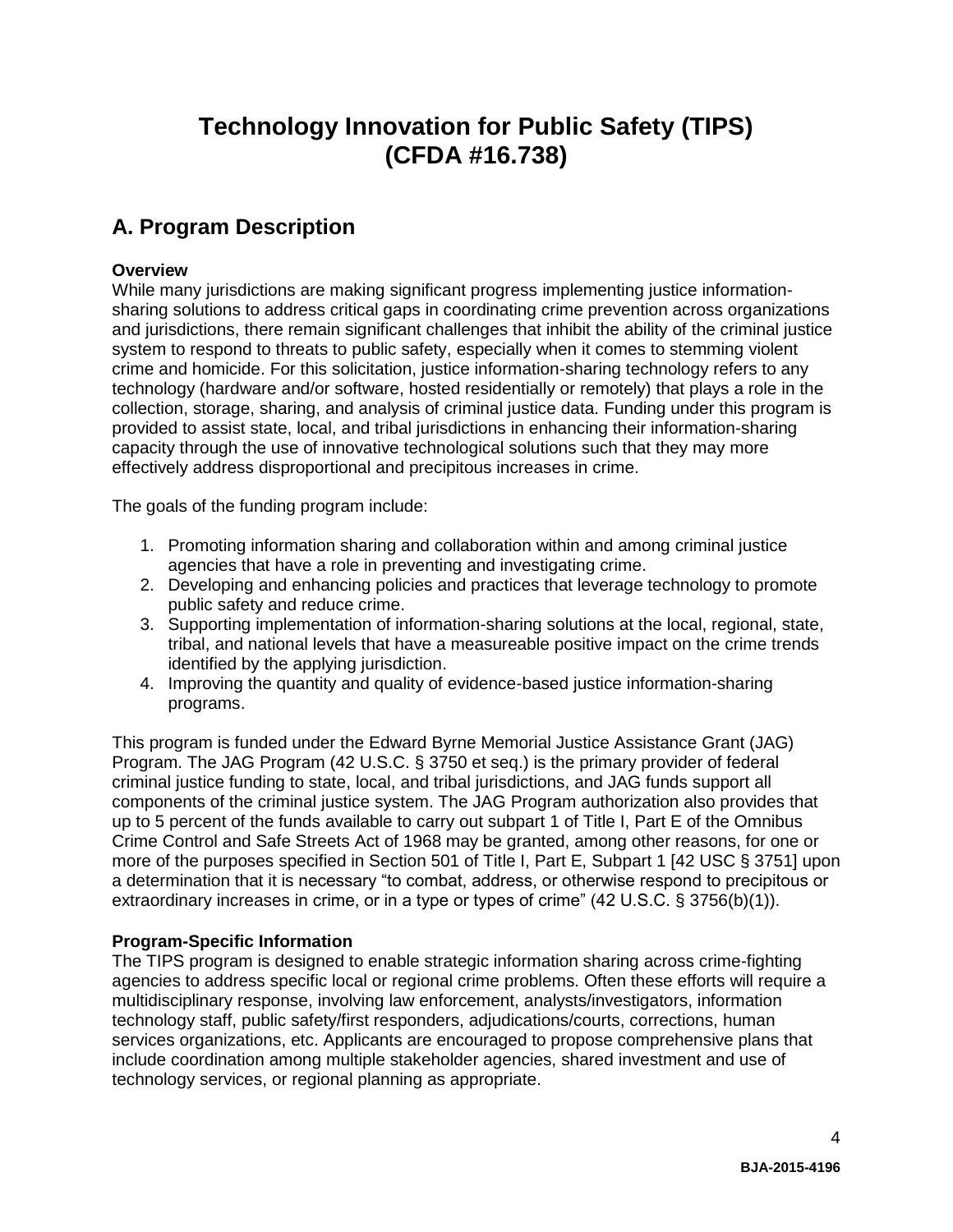Applicants may identify any crime problem that meets the requirements set forth in 42 U.S.C. § 3756(b)(1) and provide appropriate documentation (e.g., crime statistics) that establishes the critical nature of the problem. This language permits funding for solutions that "…combat, address, or otherwise respond to precipitous or extraordinary increases in crime." Prior to award consideration, BJA will verify the applicant meets this requirement based on the information provided in the application and other available crime statistics. The following list includes several examples of concrete implementation targets that could address particular crime problems (such as violent crime, recidivism rates, or increased drug trafficking) that would fall within scope of the solicitation (applicants are by no means limited to these areas):

- Criminal Justice System Improvements—Where precipitous or extraordinary increases in crime can have a substantial impact on the functioning of the criminal justice system responding to such increases, it is important to invest in data-sharing technology that improves efficiency and effectiveness of information systems that facilitate exchange of information between system components. Collaboration among law enforcement, prosecutors, courts, and corrections can result in more effective crime control and identify systemwide opportunities for improvement. Enhancing the capacity of criminal justice system partners to share and analyze information seamlessly across organizational and jurisdictional borders is critical in responding to emerging crime threats.
- Reducing Violent Crime—Implementation of information-sharing technology solutions that enable agencies to effectively identify, assess, and respond to specific violent crime challenges. Depending on community needs, this may include targeting gun violence, aggravated assault and robberies, domestic violence, witness intimidation, or addressing violent offender recidivism and rehabilitation, for example. DOJ's Violence Reduction Network (VRN) can provide some insights into the challenges being faced by some of the country's most at-risk communities: [www.vrnetwork.org/Home.](https://www.vrnetwork.org/Home) In addition, BJA's Smart Policing Initiative (SPI) promotes effective gun violence reduction strategies (among other topics): [www.smartpolicinginitiative.com/tta/spotlight/gun-violence](http://www.smartpolicinginitiative.com/tta/spotlight/gun-violence-spotlight)[spotlight.](http://www.smartpolicinginitiative.com/tta/spotlight/gun-violence-spotlight)
- Crime Analysis and Predictive Analytics—Even agencies that are able to share and collect information effectively often face challenges with understanding how to leverage that data for both tactical and strategic operations. Crime analysis is a critical tool that can help law enforcement interpret and take action on information from a variety of sources to be more responsive to spikes in certain types of crime or crime within certain geographical areas. Predictive analytics, often employed by real-time crime centers, takes this concept one step further by using the data to extrapolate future trends. The capacity to adequately analyze its own data is critical to take full advantage of investments in records management systems, data integration, and software analytical tools.
- Prescription Drug and Opioid Abuse—The abuse and diversion of prescription drugs, increase in heroin use, and consequent spike in opioid overdose rates are having a profound impact on the criminal justice system. Prescription Drug Monitoring Programs (PDMPs) and High-Intensity Drug Trafficking Areas (HIDTAs) are just two examples of existing programs seeking to address this issue in different ways. Agencies facing precipitous increases in drug-related crime may seek ways to advance their technology around data analytics and information sharing with PDMPs, HIDTAs, and other partners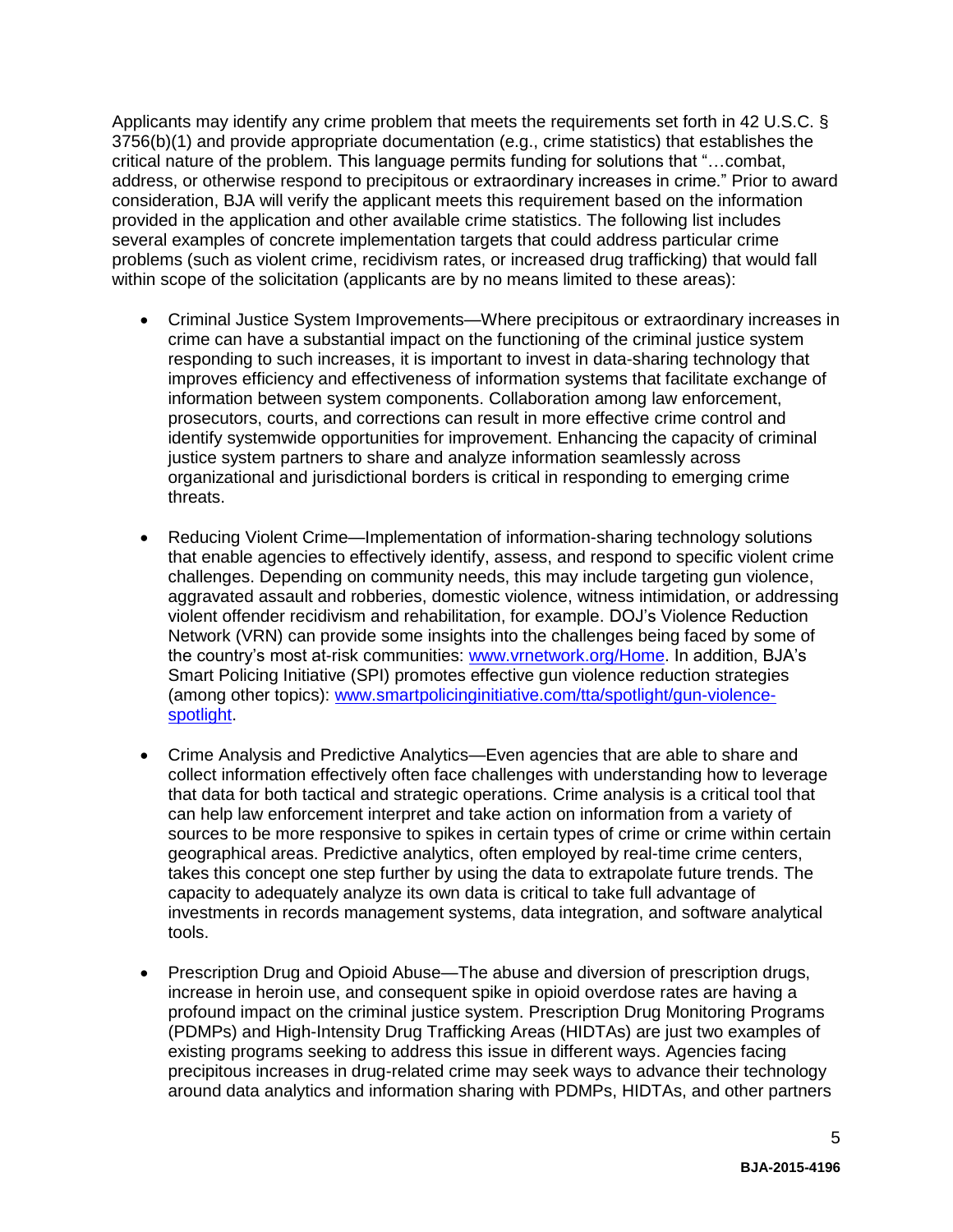(such as drug courts) to deploy innovative tools and methods to make a real difference fighting an age-old problem. Proposals should be specific in how drug use has translated to increased crime in their communities, and how proposed strategies will directly mitigate related criminal justice challenges.

Other Crime Problems and Strategies—As determined by the applicant.

Each applicant will be asked to define its unique challenges, the impacts on local communities, and a comprehensive implementation plan for using justice information-sharing technology to reduce or mitigate the crime problem. BJA and its partners have identified some of the more common technology challenges being faced by criminal justice practitioners today with respect to information sharing. BJA encourages applicants to address one or more such topic areas in their applications, and set targeted goals for how to enable or improve these capabilities across organizations.

- Technology Integration—Connection of existing systems to share, reuse, and collaborate across agencies and systems. This could include data sharing enhancements to existing records management systems, case management systems, state or regional data sharing networks, analytical tools, and mobile technology platforms. Agencies may also seek to improve information flow between criminal justice system partners to improve completeness of records on offenders, warrants, cases, and incidents.
- Sensor Analysis—Leveraging sources of data through deployment and integration of video sources (closed circuit systems, body-worn cameras, in-car cameras, etc.), license plate readers, shot-spotter, cellphone tracking, and others. When included in crime analysis efforts, this type of data can be invaluable by providing "eyes and ears" without dedicating additional personnel, thereby acting as a force multiplier.
- Data Linking and Identity Management—When combining data sources or providing access to multiple data systems, a thoughtful approach is required. Access control rules must be considered and implemented to ensure appropriate access to sensitive information, and protocols for linking records across information silos is needed to ensure that records are complete and free from errors or duplication.
- Mobile Operation—To promote data sharing between officers and investigators in the field, enhancing mobile technologies to allow access to data and analytics remotely, particularly case management-based information, is crucial. Leveraging the force multiplier aspects of mobile data terminals by enhancing mobile device applications that enable not only data access, but data entry as well. Better mobile tools means more time in the field and more efficient personnel management.
- National Repositories—Numerous resources exist at the regional and national levels that can assist with investigations that only require minor integration or modification to current practices. For example, the National Integrated Ballistic Information Network (NIBIN) and eTrace from the Bureau of Alcohol, Tobacco, Firearms and Explosives (ATF) can provide assistance in matching data obtained from gun crime scenes to link weapons and suspects. Participation in the Federal Bureau of Investigation's (FBI) National Data Exchange (NDEx) or similar systems offers a nationwide incident-based database to compile tips, leads, and referrals to advance investigations.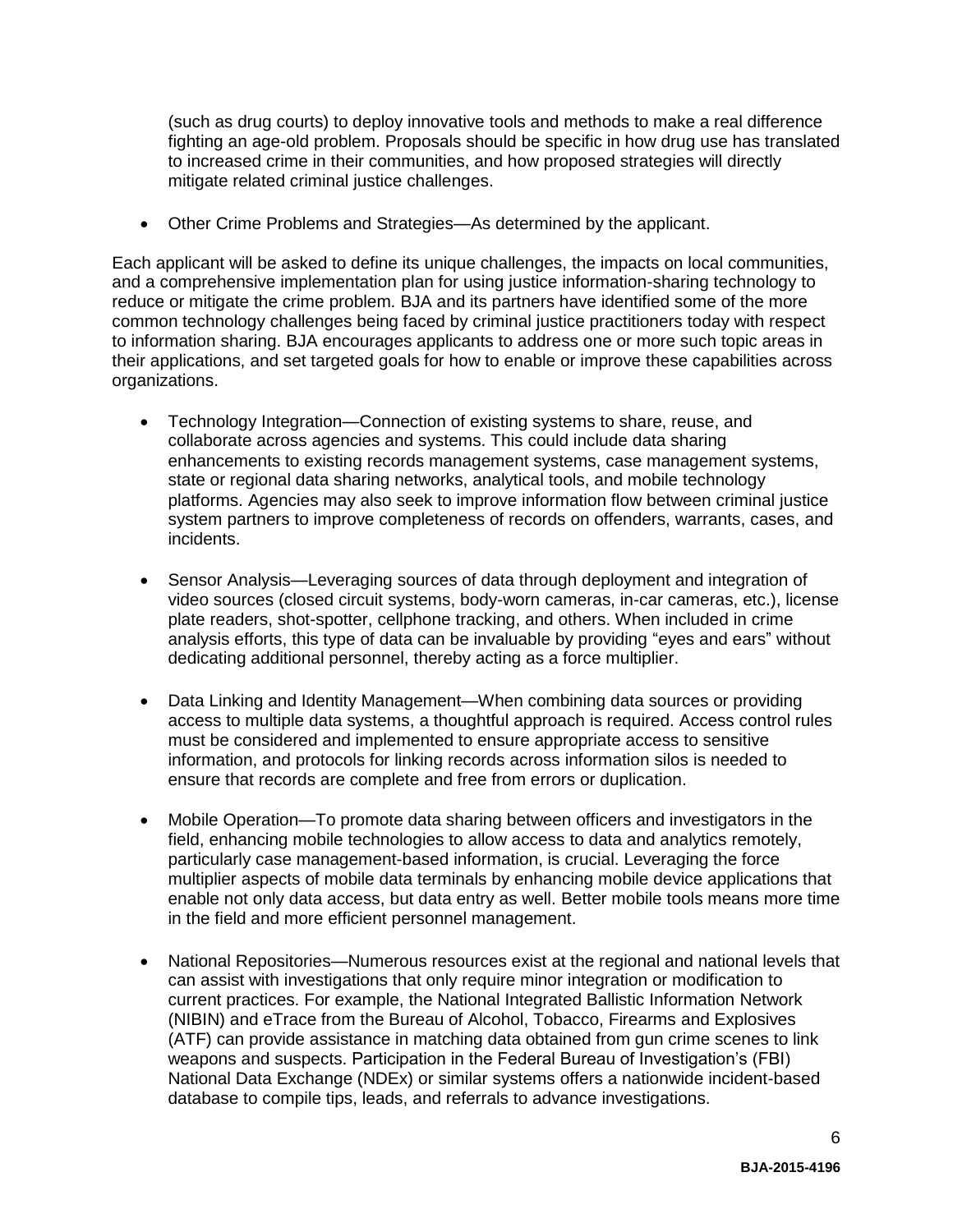- Social Network Analysis—Social network analytics, not to be confused with social media-supported investigations, can provide valuable information for law enforcement investigators. Tools that perform social network analysis are steadily improving in sophistication and capability. They can serve law enforcement agencies by providing venues for greater collaboration within and outside their organizations and serve as a means of bringing insights and tips/leads from large and chaotic data sets. Social network analytics may not be limited to traditional tools available to the public, but include private forums designed to facilitate joint investigations, offer deconfliction services, or provide access to supplementary data resources such as pawn/salvage repositories to gain insights into linked criminal behavior within a jurisdiction.
- Expanding Analytical Capacity—Establishing or enhancing a crime analysis center (CAC), real-time crime center (RTCC), or fusion center (FC) can prove a valuable investment, particularly on a regional basis where such a center can offer critical insights based on a larger view of the data than is available within a single agency. Such centers are also uniquely situated to procure and use advanced technology tools such as geographic information systems, facial recognition, and software analytics packages. In some cases they can also offer criminal intelligence functions by employing predictive analytic techniques.
- Emerging Technology Evaluation—BJA has established a Criminal Justice Technology Forecasting Group (CJTFG) to help identify areas where technology has the potential to outpace the criminal justice system's readiness to implement with appropriate care and established policy. For more information on the CJTFG, go to [www.bja.gov/ProgramDetails.aspx?Program\\_ID=98.](https://www.bja.gov/ProgramDetails.aspx?Program_ID=98)

## <span id="page-6-0"></span>**Goals, Objectives, and Deliverables**

Efficient and effective sharing of information between and among justice agencies and their partners is critical to preserving public safety and ensuring the fair and expeditious administration of justice. In the current fiscal environment of reduced resources at all levels of government, the ability to share information and collaborate across organizations remains one of the most important factors that enables communities to address their most pressing criminal justice problems in cost-effective ways.

The funding available through this program represents BJA's commitment to support the implementation of justice information-sharing solutions at the state, local, and tribal levels in ways that result in significant cost and time savings, and enhances criminal justice policies and practices that promote public safety and reduce crime.

Successful applicants will demonstrate a clear need in the field (a problem statement supported, as appropriate, through data and information that have been collected and documented) and a readiness to address the problem. In addition, applicants must propose implementation of innovative solutions promoting "cross-boundary" justice information sharing (e.g., interstate information sharing; intrastate information sharing between localities and states, localities and counties, etc.; or information sharing across agencies and functional disciplines within the same jurisdiction).

Because the primary focus of this program is implementation, evidence of cross-agency collaboration and a high level of commitment from participating agencies and entities should be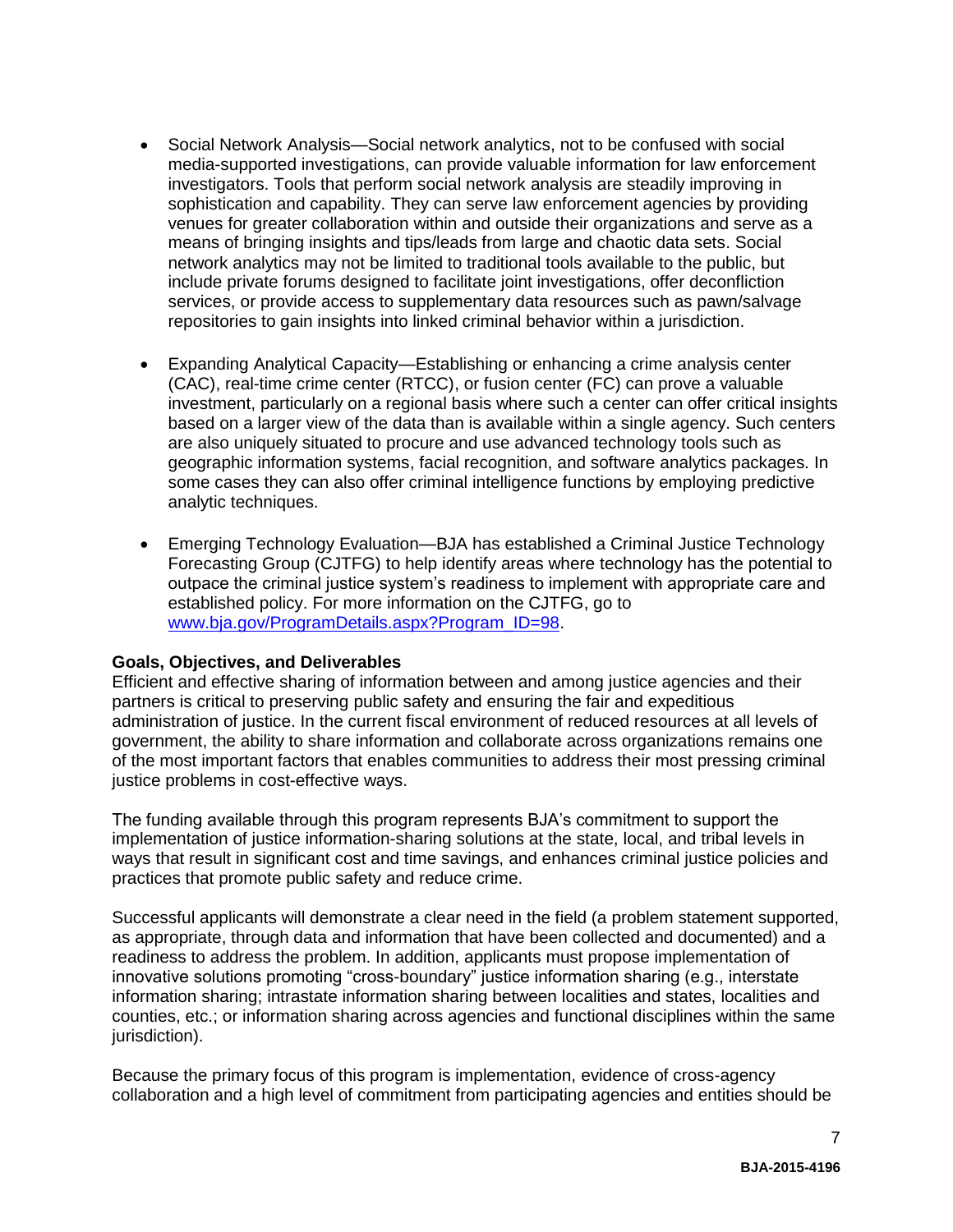received and documented (via memoranda of understanding or other appropriate mechanisms) prior to pursuing funding under this solicitation. Such commitment should be described in the application narrative, and relevant documentation submitted as additional attachments within the application.

For more information about and current research that focuses on these purpose areas and additional topics of national importance, applicants are encouraged to review:

- Information about OJP's Topics and its Strategic Plan: [www.ojp.usdoj.gov/about/strategicplan.htm](http://www.ojp.usdoj.gov/about/strategicplan.htm)
- National Institute of Justice web site: [www.nij.gov](http://www.nij.gov/)
- Crime Solutions web site: [www.CrimeSolutions.gov](http://www.crimesolutions.gov/)
- BJA's Strategic Plan, Fiscal Years 2013-2016: [www.bja.gov/About/BJAStrategicPlan.pdf](http://www.bja.gov/About/BJAStrategicPlan.pdf)

This program is designed to provide an important opportunity for BJA to support efforts at the state, local, and tribal levels to use innovative technology solutions to address serious crime problems. Applicants are, therefore, encouraged to consider the relevance of such technology in addressing the challenges they propose to address. Such applications must also clearly indicate that purpose, provide data which substantiates an increase in crime, and explain the solution to address problem.

Applicants are also strongly encouraged to propose the development and implementation of technical solutions that can be replicated or reused by other agencies and organizations nationwide that are facing similar criminal justice challenges. This factor should be addressed in the application abstract.

Finally, in light of BJA's and OJP's focus on evidence-based and data-driven criminal justice strategies, successful applicants will be required to measure the impact of the solutions they implement on their criminal justice business practices. Applicants must be prepared to share data regarding project outputs and outcomes to assist future initiatives designed to replicate best practices and innovative technology solutions nationwide.

## **Leveraging Global Justice Information Sharing Initiative (DOJ's Global) Tools**

It is BJA's expectation that the justice information-sharing solutions implemented under this program will leverage the components of the Global Standards Package (GSP), which includes the Global Reference Architecture, the National Information Exchange Model, Global Federated Identity and Privilege Management, and the Global Privacy Technology Framework. For more information about the GSP, visit [www.it.ojp.gov/gsp.](http://www.it.ojp.gov/gsp)

In addition, successful applicants must be willing to work with a BJA-designated national technical assistance provider to ensure the appropriate Global- or BJA-recommended justice information-sharing standards and tools are effectively applied in the solution used to address the stated business need(s).

Furthermore, it is BJA's expectation that the justice information-sharing solutions implemented under this program will be based on comprehensive privacy policies, where applicable. Privacy impact assessments and public discourse on the potential public impact of data collection activities is strongly encouraged to foster trust and acceptance by the public. At minimum, applicants must address the privacy considerations of their proposal, and identify whether or not a privacy policy will be used to govern the use of collected or shared data. For more information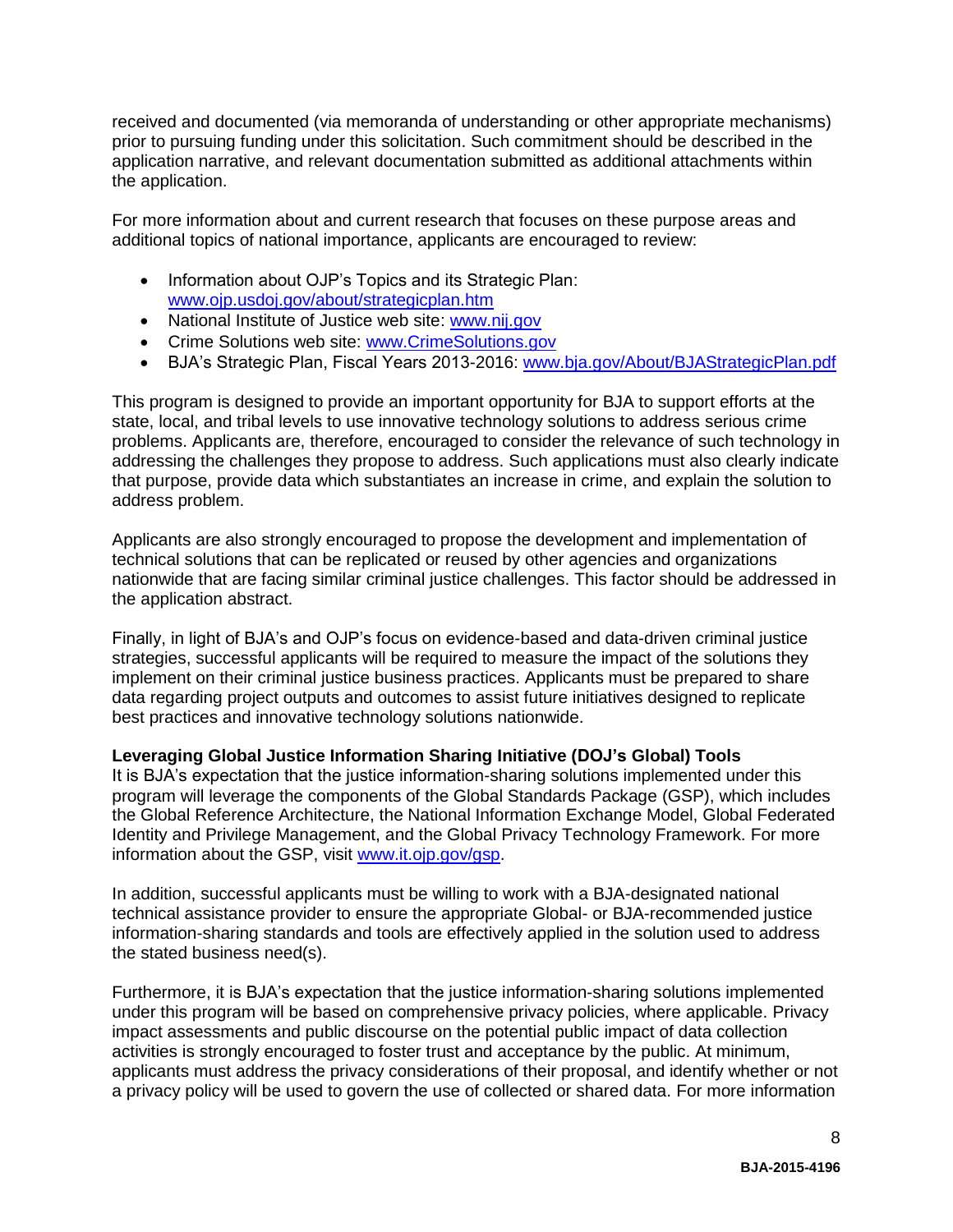on privacy guidance available from BJA visit [www.bja.gov/publications.aspx](https://www.bja.gov/publications.aspx) and search for "privacy."

## **Program Deliverables**

Program deliverables must include, at a minimum, the following:

- Successful implementation of an information-sharing solution at the state, local, regional, tribal, or national level that leverages the GSP and has a measurable positive impact on the crime trends cited as the problem(s) to be addressed; and
- Development of a BJA-branded report that documents the successful implementation process, as well as appropriate project outputs, outcomes, and performance measures, to support replication and adoption of the technical solution and related policies and practices to support other jurisdictions experiencing the same or similar challenges.

## <span id="page-8-0"></span>**Evidence-Based Programs or Practices**

OJP strongly emphasizes the use of data and evidence in policy making and program development in criminal justice, juvenile justice, and crime victim services. OJP is committed to:

- Improving the quantity and quality of evidence OJP generates
- Integrating evidence into program, practice, and policy decisions within OJP and the field
- Improving the translation of evidence into practice

OJP considers programs and practices to be evidence-based when their effectiveness has been demonstrated by causal evidence, generally obtained through one or more outcome evaluations. Causal evidence documents a relationship between an activity or intervention (including technology) and its intended outcome, including measuring the direction and size of a change, and the extent to which a change may be attributed to the activity or intervention. Causal evidence depends on the use of scientific methods to rule out, to the extent possible, alternative explanations for the documented change. The strength of causal evidence, based on the factors described above, will influence the degree to which OJP considers a program or practice to be evidence-based. The [OJP CrimeSolutions.gov](http://www.crimesolutions.gov/) web site is one resource that applicants may use to find information about evidence-based programs in criminal justice, juvenile justice, and crime victim services.

# <span id="page-8-1"></span>**B. Federal Award Information**

BJA estimates that it will make up to four awards of up to \$500,000 each for an estimated total of \$2,000,000 for an 18-month project period, beginning on October 1, 2015.

BJA may, in certain cases, provide supplemental funding in future years to awards under this solicitation. Important considerations in decisions regarding supplemental funding include, among other factors, the availability of funding, strategic priorities, assessment of the quality of the management of the award (for example, timeliness and quality of progress reports), and assessment of the progress of the work funded under the award.

All awards are subject to the availability of appropriated funds and to any modifications or additional requirements that may be imposed by law.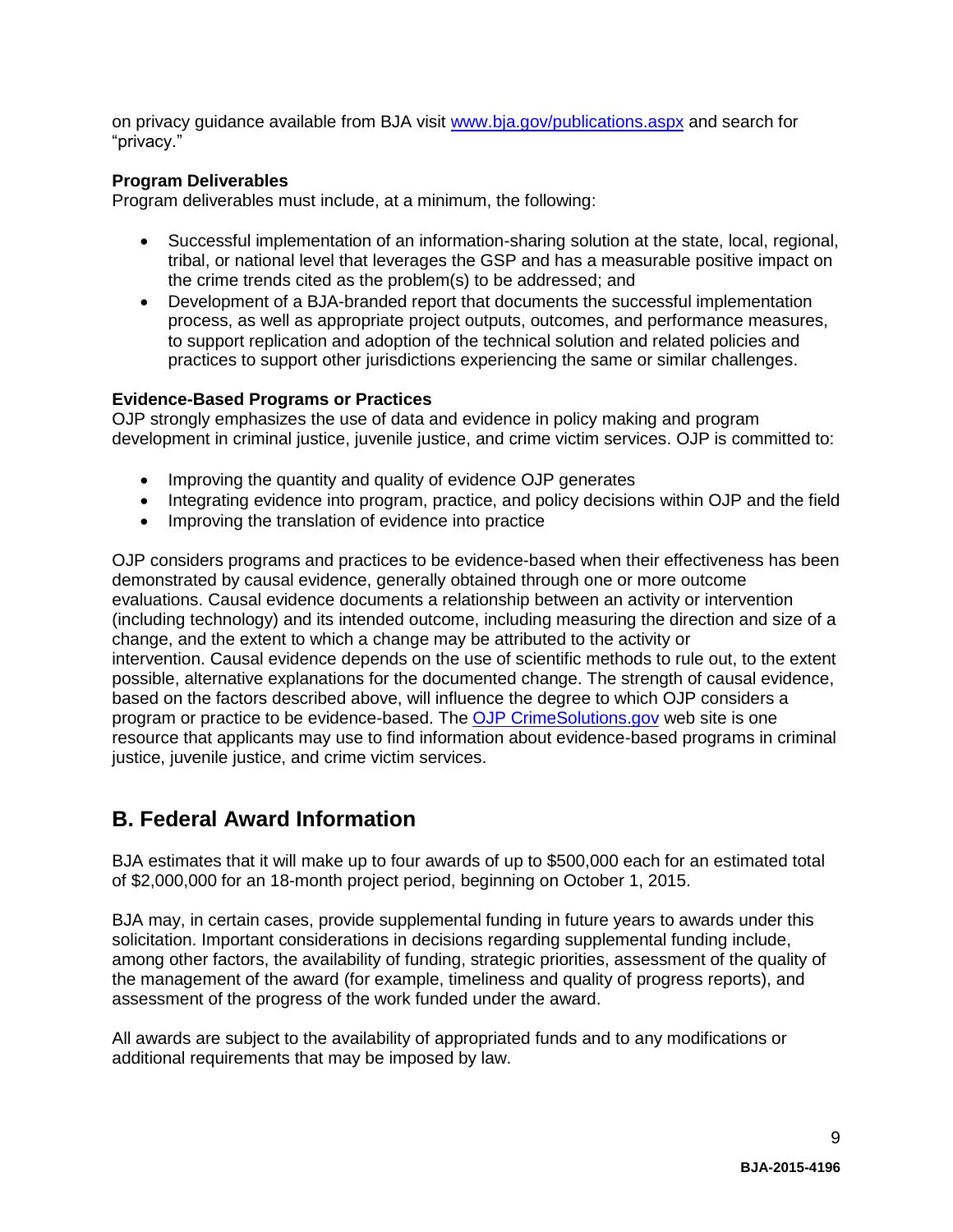## <span id="page-9-0"></span>**Type of Award<sup>1</sup>**

BJA expects that it will make any award from this solicitation in the form of a cooperative agreement, which is a particular type of grant used if BJA expects to have ongoing substantial involvement in award activities. Substantial involvement includes direct oversight and involvement with the grantee organization in implementation of the grant, but does not involve day-to-day project management. See [Administrative, National Policy, and other Legal](#page-26-0)  [Requirements,](#page-26-0) under Section [F. Federal Award Administration Information,](#page-25-0) for details regarding the federal involvement anticipated under an award from this solicitation.

#### <span id="page-9-1"></span>**Financial Management and System of Internal Controls**

If selected for funding, the award recipient must:

(a) Establish and maintain effective internal control over the federal award that provides reasonable assurance that the non-federal entity is managing the federal award in compliance with federal statutes, regulations, and the terms and conditions of the federal award. These internal controls should be in compliance with guidance in "Standards for Internal Control in the Federal Government" issued by the Comptroller General of the United States and the "Internal Control Integrated Framework", issued by the Committee of Sponsoring Organizations of the Treadway Commission (COSO).

(b) Comply with federal statutes, regulations, and the terms and conditions of the federal awards.

(c) Evaluate and monitor the non-federal entity's compliance with statute, regulations and the terms and conditions of federal awards.

(d) Take prompt action when instances of noncompliance are identified including noncompliance identified in audit findings.

(e) Take reasonable measures to safeguard protected personally identifiable information and other information the federal awarding agency or pass-through entity designates as sensitive or the non-Federal entity considers sensitive consistent with applicable federal, state, and local laws regarding privacy and obligations of confidentiality.

In order to better understand administrative requirements and cost principles, award applicants are encouraged to enroll, at no charge, in the Department of Justice Grants Financial Management Online Training available [here.](http://gfm.webfirst.com/)

## <span id="page-9-2"></span>**Budget Information**

 $\overline{a}$ 

## <span id="page-9-3"></span>**Cost Sharing or Match Requirement**

This solicitation does not require a match. However, if a successful application proposes a voluntary match amount, and OJP approves the budget, the total match amount incorporated into the approved budget becomes mandatory and subject to audit.

<sup>1</sup> *See generally* 31 U.S.C. §§ 6301-6305 (defines and describes various forms of federal assistance relationships, including grants and cooperative agreements (a type of grant)).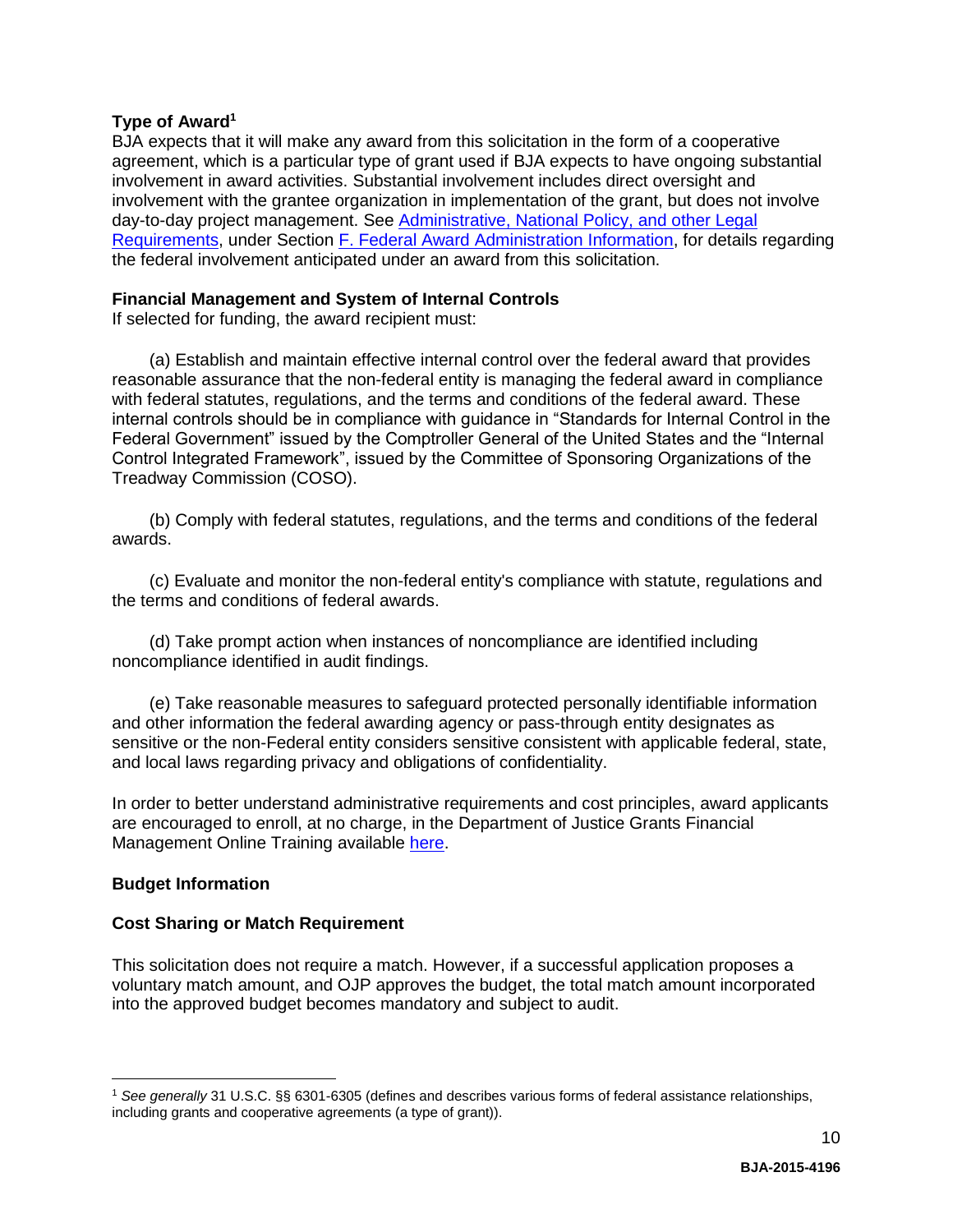## <span id="page-10-0"></span>**Pre-Agreement Cost Approvals**

OJP does not typically approve pre-agreement costs; an applicant must request and obtain the prior written approval of OJP for all such costs. If approved, pre-agreement costs could be paid from grant funds consistent with a grantee's approved budget, and under applicable cost standards. However, all such costs prior to award and prior to approval of the costs are incurred at the sole risk of an applicant. Generally, no applicant should incur project costs *before* submitting an application requesting federal funding for those costs. Should there be extenuating circumstances that appear to be appropriate for OJP's consideration as preagreement costs, the applicant should contact the point of contact listed on the title page of this announcement for details on the requirements for submitting a written request for approval. See the section on Costs Requiring Prior Approval in the [Financial Guide,](http://ojp.gov/financialguide/index.htm) for more information.

## <span id="page-10-1"></span>**Limitation on Use of Award Funds for Employee Compensation; Waiver**

With respect to any award of more than \$250,000 made under this solicitation, recipients may not use federal funds to pay total cash compensation (salary plus cash bonuses) to any employee of the award recipient at a rate that exceeds 110 percent of the maximum annual salary payable to a member of the Federal Government's Senior Executive Service (SES) at an agency with a Certified SES Performance Appraisal System for that year. <sup>2</sup> The 2015 salary table for SES employees is available on the Office of Personnel Management [web site.](http://www.opm.gov/policy-data-oversight/pay-leave/salaries-wages/salary-tables/15Tables/exec/html/ES.aspx) Note: A recipient may compensate an employee at a greater rate, provided the amount in excess of this compensation limitation is paid with non-federal funds. (Any such additional compensation will not be considered matching funds where match requirements apply.)

The Assistant Attorney General for OJP may exercise discretion to waive, on an individual basis, the limitation on compensation rates allowable under an award. An applicant requesting a waiver should include a detailed justification in the budget narrative of the application. Unless the applicant submits a waiver request and justification with the application, the applicant should anticipate that OJP will request the applicant to adjust and resubmit the budget.

The justification should include the particular qualifications and expertise of the individual, the uniqueness of the service the individual will provide, the individual's specific knowledge of the program or project being undertaken with award funds, and a statement explaining that the individual's salary is commensurate with the regular and customary rate for an individual with his/her qualifications and expertise, and for the work to be done.

## <span id="page-10-2"></span>**Prior Approval, Planning, and Reporting of Conference/Meeting/Training Costs**

OJP strongly encourages applicants that propose to use award funds for any conference-, meeting-, or training-related activity to review carefully – before submitting an application – the OJP policy and guidance on conference approval, planning, and reporting available at [www.ojp.gov/financialguide/PostawardRequirements/chapter15page1.htm.](http://www.ojp.gov/financialguide/PostawardRequirements/chapter15page1.htm) OJP policy and guidance (1) encourage minimization of conference, meeting, and training costs; (2) require prior written approval (which may affect project timelines) of most such costs for cooperative agreement recipients and of some such costs for grant recipients; and (3) set cost limits, including a general prohibition of all food and beverage costs.

## <span id="page-10-3"></span>**Costs Associated with Language Assistance (if applicable)**

 $\overline{a}$ 

If an applicant proposes a program or activity that would deliver services or benefits to individuals, the costs of taking reasonable steps to provide meaningful access to those services

<sup>&</sup>lt;sup>2</sup> This limitation on use of award funds does not apply to the non-profit organizations specifically named at Appendix VIII to 2 C.F.R. part 200.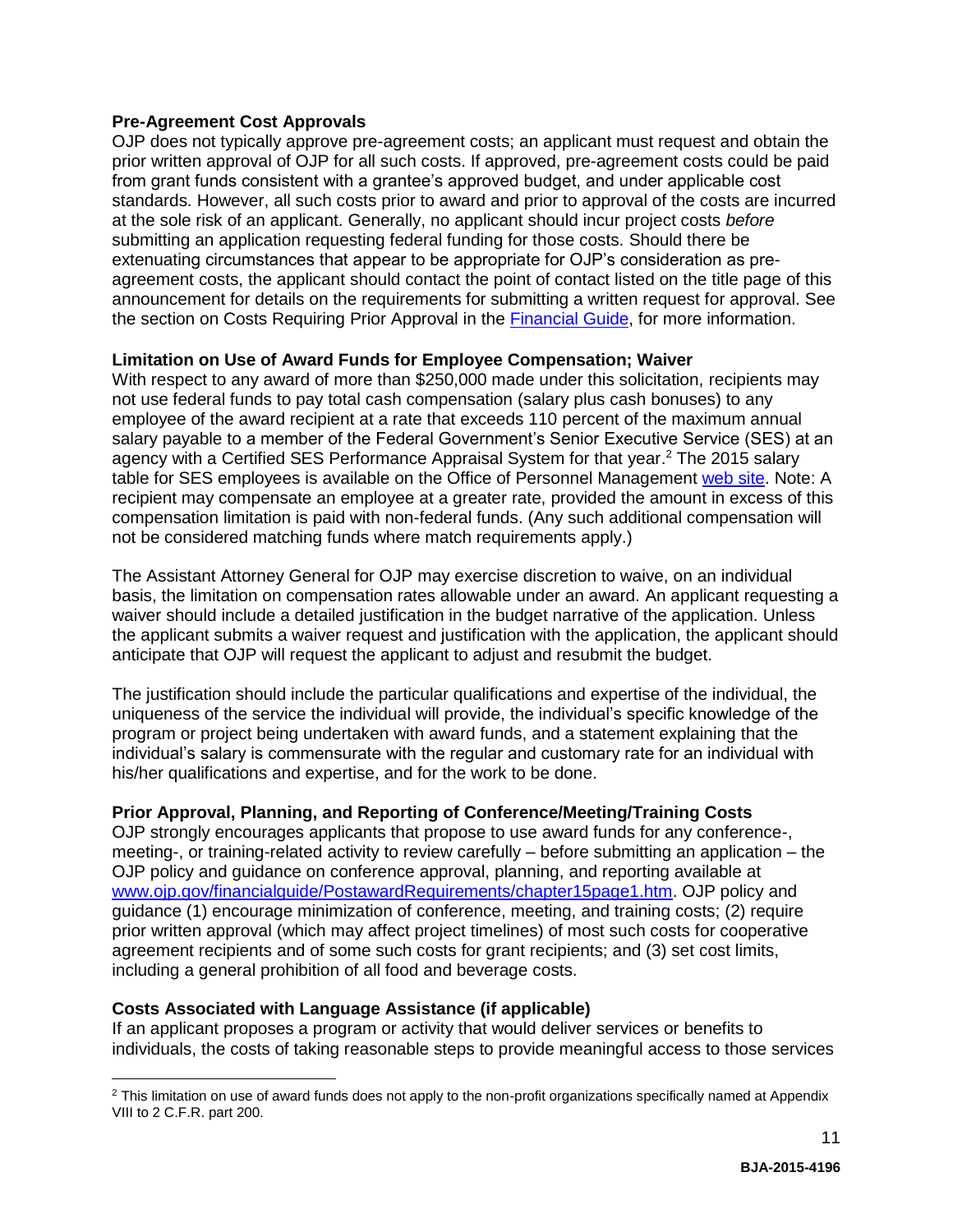or benefits for individuals with limited English proficiency may be allowable. Reasonable steps to provide meaningful access to services or benefits may include interpretation or translation services where appropriate.

For additional information, see the "Civil Rights Compliance" section under "Solicitation Requirements" in the [OJP Funding Resource Center.](http://ojp.gov/funding/index.htm)

# <span id="page-11-0"></span>**C. Eligibility Information**

For a description of eligibility requirements, see Title page.

## <span id="page-11-2"></span>**Cost Sharing or Match Requirement**

There are no cost sharing or match requirements for this solicitation.

## <span id="page-11-3"></span>**Limit on Number of Application Submissions**

If an applicant submits multiple versions of the same application, BJA will review only the most recent system-validated version submitted. For more information on system-validated versions, see [How to Apply.](#page-20-0)

# <span id="page-11-1"></span>**D. Application and Submission Information**

## <span id="page-11-4"></span>**What an Application Should Include**

Applicants should anticipate that if they fail to submit an application that contains all of the specified elements, it may negatively affect the review of their application; and, should a decision be made to make an award, it may result in the inclusion of special conditions that preclude the recipient from accessing or using award funds pending satisfaction of the conditions.

Moreover, applicants should anticipate that applications that are determined to be nonresponsive to the scope of the solicitation, or that do not include the application elements that BJA has designated to be critical, will neither proceed to peer review nor receive further consideration. Under this solicitation, BJA has designated the following application elements as critical: Program Narrative, Budget Detail Worksheet, and Budget Narrative, Project Timeline, Position Descriptions and Resumes, and Disclosure of Pending Applications (if applicable). Applicants may combine the Budget Narrative and the Budget Detail Worksheet in one document. However, if an applicant submits only one budget document, it must contain **both** narrative and detail information. Please review the "Note on File Names and File Types" under [How to Apply](#page-20-0) to be sure applications are submitted in permitted formats.

*OJP strongly recommends that applicants use appropriately descriptive file names (e.g*.*, "Program Narrative," "Budget Detail Worksheet and Budget Narrative," "Timelines," "Memoranda of Understanding," "Resumes") for all attachments. Also, OJP recommends that applicants include resumes in a single file.*

## **1. Information to Complete the Application for Federal Assistance (SF-424)**

The SF-424 is a required standard form used as a cover sheet for submission of preapplications, applications, and related information. Grants.gov and OJP's Grants Management System (GMS) take information from the applicant's profile to populate the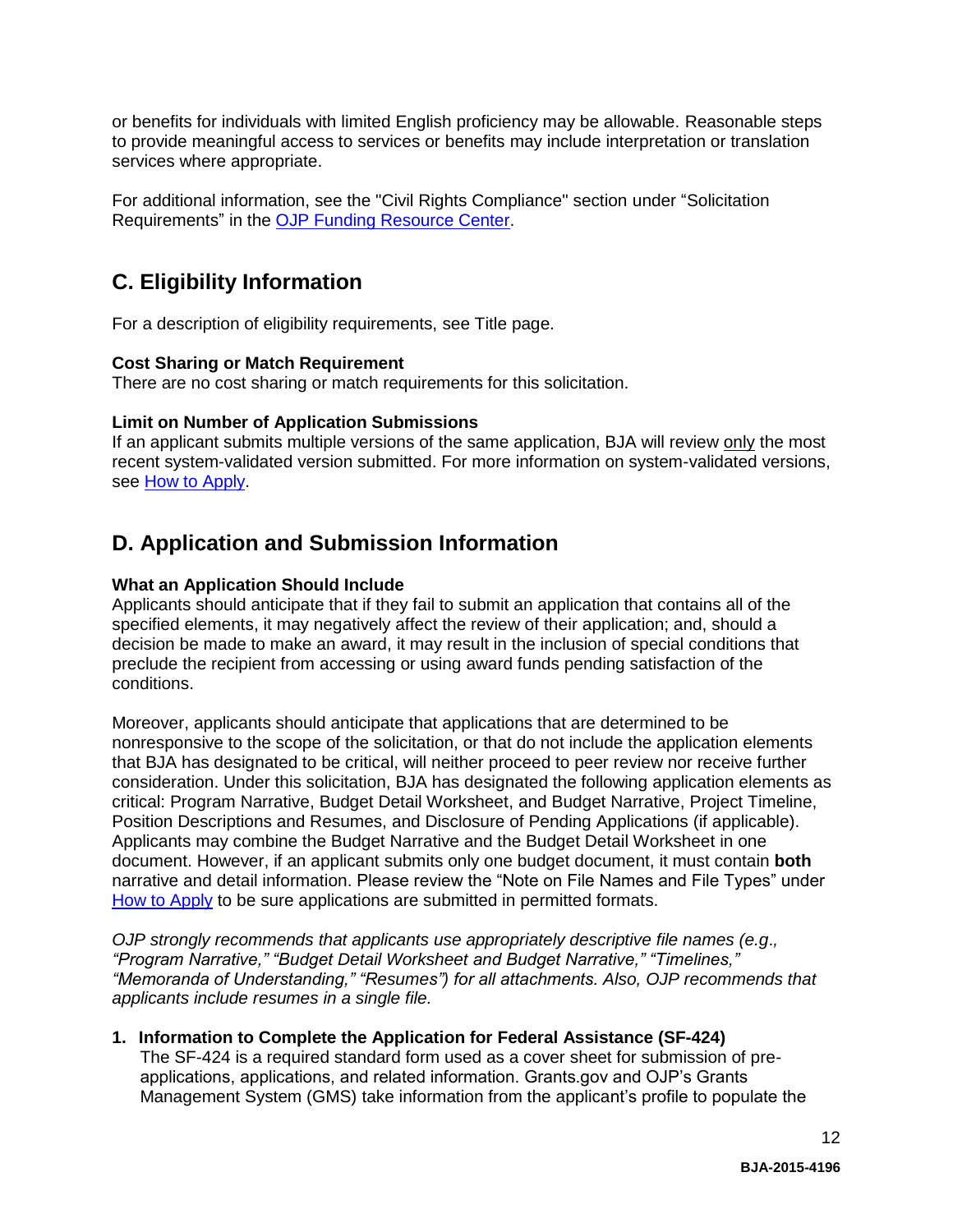fields on this form. When selecting "type of applicant," if the applicant is a for-profit entity, select "For-Profit Organization" or "Small Business" (as applicable).

**Intergovernmental Review:** This funding opportunity **is** subject to [Executive Order 12372.](http://www.archives.gov/federal-register/codification/executive-order/12372.html) Applicants may find the names and addresses of their state's Single Point of Contact (SPOC) at the following website: [www.whitehouse.gov/omb/grants\\_spoc/.](http://www.whitehouse.gov/omb/grants_spoc/) Applicants whose state appears on the SPOC list must contact their state's SPOC to find out about, and comply with, the state's process under Executive Order 12372. In completing the SF-424, applicants whose state appears on the SPOC list are to make the appropriate selection in response to question 19 once the applicant has complied with their state's E.O. 12372 process. (Applicants whose state does not appear on the SPOC list are to make the appropriate selection in response to question 19 to indicate that the "Program is subject to E.O. 12372 but has not been selected by the State for review.")

## **2. Project Abstract**

Applications should include a high-quality project abstract that summarizes the proposed project in 400 words or less. Project abstracts should be—

- Written for a general public audience
- Submitted as a separate attachment with "Project Abstract" as part of its file name
- Single-spaced, using a standard 12-point font (Times New Roman) with 1-inch margins

As a separate attachment, the project abstract will **not** count against the page limit for the program narrative.

All project abstracts should follow the detailed template available at [ojp.gov/funding/Apply/Resources/ProjectAbstractTemplate.pdf.](http://ojp.gov/funding/Apply/Resources/ProjectAbstractTemplate.pdf)

**Permission to Share Project Abstract with the Public:** It is unlikely that BJA will be able to fund all promising applications submitted under this solicitation, but it may have the opportunity to share information with the public regarding promising but unfunded applications, for example, through a listing on a webpage available to the public. The intent of this public posting would be to allow other possible funders to become aware of such proposals.

In the project abstract template, applicants are asked to indicate whether they give OJP permission to share their project abstract (including contact information) with the public. Granting (or failing to grant) this permission will not affect OJP's funding decisions, and, if the application is not funded, granting permission will not guarantee that abstract information will be shared, nor will it guarantee funding from any other source.

**Note:** OJP may choose not to list a project that otherwise would have been included in a listing of promising but unfunded applications, should the abstract fail to meet the format and content requirements noted above and outlined in the project abstract template.

#### **3. Program Narrative**

The Program Narrative must respond to the solicitation requirements (see TIPS Program— Specific Information) and the Selection Criteria (described below) in the order given. The Program Narrative should be double-spaced, using a standard 12-point font (Times New Roman is preferred) with 1-inch margins, and should not exceed 10 pages. The pages should be numbered in the following format: "1 of 10," "2 of 10," etc.

13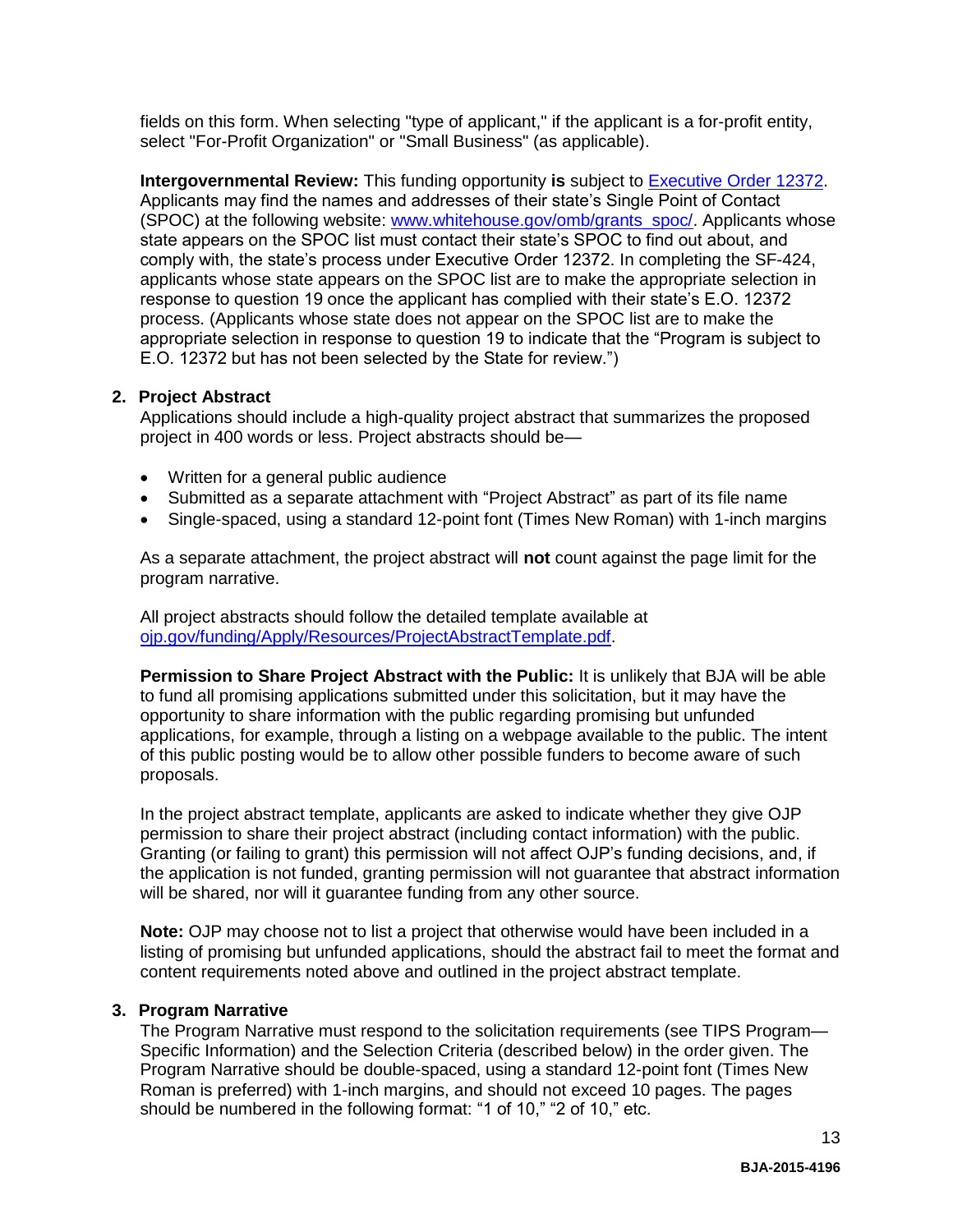If the program narrative fails to comply with these length-related restrictions, BJA may consider such noncompliance in peer review and in final award decisions.

The following sections should be included as part of the program narrative:

- a. Statement of the Problem
- b. Project Design and Implementation
- c. Capabilities and Competencies
- d. Plan for Collecting the Data Required for this Solicitation's Performance Measures To assist the Department with fulfilling its responsibilities under the Government Performance and Results Act of 1993 (GPRA), Public Law 103-62, and the GPRA Modernization Act of 2010, Public Law 111–352, applicants that receive funding under this solicitation must provide data that measure the results of their work done under this solicitation. OJP will require any award recipient, post award, to provide the data requested in the "Data Grantee Provides" column so that OJP can calculate values for the "Performance Measures" column. Performance measures for this solicitation are as follows:

| Objective                                                                                                                                                                                                        | <b>Performance Measure(s)</b>                                                                           | <b>Data Grantee Provides</b>                                                                                                                                                                                                                                                                                      |
|------------------------------------------------------------------------------------------------------------------------------------------------------------------------------------------------------------------|---------------------------------------------------------------------------------------------------------|-------------------------------------------------------------------------------------------------------------------------------------------------------------------------------------------------------------------------------------------------------------------------------------------------------------------|
| Enhance the capacity of<br>criminal justice system<br>partners to make<br>measureable progress<br>toward reducing a<br>particular type of crime<br>that has seen precipitous<br>or extraordinary<br>increases by | Percent decrease in the number of<br>crimes that occurred in the target<br>area                         | Baseline statistical data reflecting number of<br>incidents of crime (by type) reported in the<br>target area (Data collection follows the federal<br>UCR guidelines; Part I and Part II crimes)<br>During the current reporting period, number of<br>incidents of crime (by type) reported in the<br>target area |
| implementing<br>information-sharing                                                                                                                                                                              | Number of new cases investigated                                                                        | Number of new cases investigated                                                                                                                                                                                                                                                                                  |
| technology solutions                                                                                                                                                                                             | Percentage of investigated cases<br>referred for prosecution                                            | Of the cases investigated, the number referred<br>for prosecution or to a prosecutor                                                                                                                                                                                                                              |
|                                                                                                                                                                                                                  | Percentage of referred cases<br>prosecuted                                                              | Of the cases referred for prosecution, the<br>number of cases prosecuted                                                                                                                                                                                                                                          |
|                                                                                                                                                                                                                  |                                                                                                         | Of the cases prosecuted, number of<br>convictions                                                                                                                                                                                                                                                                 |
|                                                                                                                                                                                                                  |                                                                                                         | Number of leads identified as a result of<br>regional or multi-agency partnerships/<br>collaboration                                                                                                                                                                                                              |
| To utilize a robust,<br>collaborative governance<br>structure to oversee<br>implementation of a<br>Global-supported<br>technical solution to                                                                     | Increase in the number of<br>agencies/entities participating in the<br>collaborative governance process | Number of new formal agreements/<br>partnerships (e.g. MOUs) established with<br>other agencies (courts, corrections agencies,<br>police departments, health and human service<br>agencies etc.)                                                                                                                  |
| enhance criminal justice<br>operational practices                                                                                                                                                                |                                                                                                         | Number of agencies/organizations that commit<br>formally through a Memorandum of<br>Understanding (MOU) and informally as a                                                                                                                                                                                       |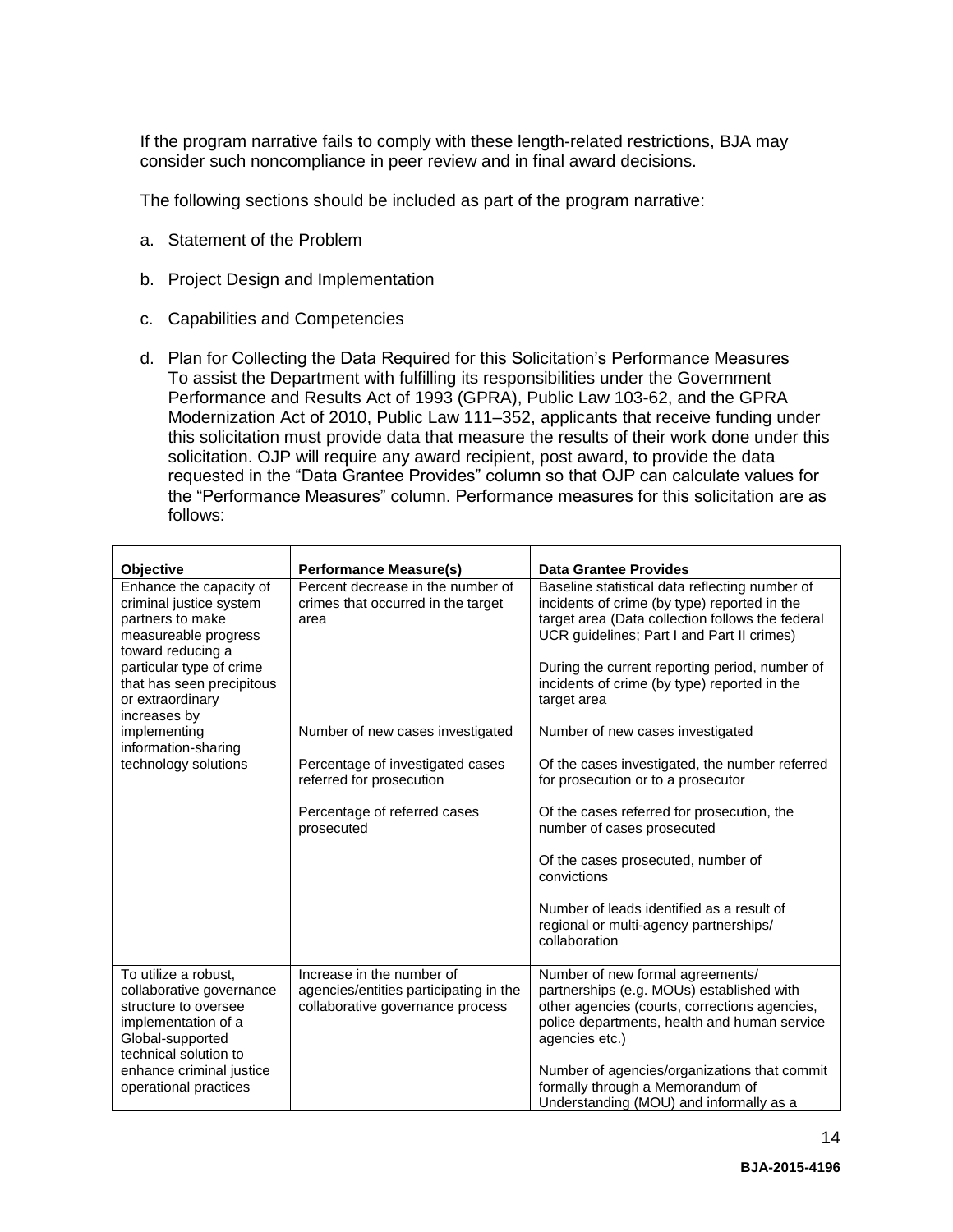| related to promoting<br>public safety                                                                                                                         |                                                                                                                                        | result of the implementation of the technical<br>solution during the reporting period                                                                                                                                       |
|---------------------------------------------------------------------------------------------------------------------------------------------------------------|----------------------------------------------------------------------------------------------------------------------------------------|-----------------------------------------------------------------------------------------------------------------------------------------------------------------------------------------------------------------------------|
|                                                                                                                                                               | Increase in the number of<br>agencies/organizations receiving<br>and sharing information within and<br>among criminal justice agencies | Number of agencies/organizations receiving<br>and sharing information within and among<br>criminal justice agencies due to the<br>implementation of the technical solution                                                  |
|                                                                                                                                                               |                                                                                                                                        | Number of formal information data and<br>information-sharing agreements with identified<br>key organizations                                                                                                                |
|                                                                                                                                                               | Increase in the number of<br>governance meetings conducted<br>among agencies                                                           | Number of governance meetings conducted<br>within and among agencies                                                                                                                                                        |
|                                                                                                                                                               |                                                                                                                                        | Types of agencies/entities participating in the<br>collaborative governance process                                                                                                                                         |
|                                                                                                                                                               | Number of new policy or procedure<br>templates, guidelines, or<br>publications developed, revised,<br>and/or rescinded                 | Number of new policy or procedure templates,<br>guidelines, or publications developed, revised,<br>and/or rescinded during the reporting period                                                                             |
|                                                                                                                                                               | Increase in the number of justice<br>information-sharing programs that<br>implement an evidence-based<br>practice                      | Number of justice information-sharing<br>programs implementing an evidence-based<br>program or practice model                                                                                                               |
|                                                                                                                                                               |                                                                                                                                        |                                                                                                                                                                                                                             |
| To implement a Global-<br>supported technical<br>solution that enhances<br>criminal justice<br>operational practices<br>related to promoting<br>public safety | Number of GSP components<br>leveraged to support technical<br>solution implementation                                                  | Number and type of GSP components<br>leveraged to support technical solution<br>implementation                                                                                                                              |
|                                                                                                                                                               |                                                                                                                                        | Date of full implementation of Global-supported<br>technical solution                                                                                                                                                       |
|                                                                                                                                                               | Number of personnel hired to<br>implement the technology solution                                                                      | Number of personnel (analysts) hired to<br>process and analyze the data                                                                                                                                                     |
|                                                                                                                                                               |                                                                                                                                        | Number of personnel trained to process and<br>analyze the data                                                                                                                                                              |
|                                                                                                                                                               |                                                                                                                                        | Number of IT personnel hired to develop and<br>maintain the data collection/sharing technology                                                                                                                              |
|                                                                                                                                                               |                                                                                                                                        | Number of internal and/or external training<br>attended by staff                                                                                                                                                            |
|                                                                                                                                                               | Increase in the number of<br>automated criminal justice and<br>related information exchanges<br>(database traffic)                     | Number of automated criminal justice and<br>related cross-boundary information exchanges<br>occurring (for example, database traffic) due to<br>the implementation of the technical solution<br>during the reporting period |
|                                                                                                                                                               | Increase in the number of data<br>requests/inquiries that can be made<br>as a result of implementing the                               | Number of data requests/inquiries that could<br>be made prior to the implementation of the<br>technical solution (baseline)                                                                                                 |
|                                                                                                                                                               | technical solution                                                                                                                     | Number of data requests/inquiries that can be<br>made as a result of implementing the technical<br>solution                                                                                                                 |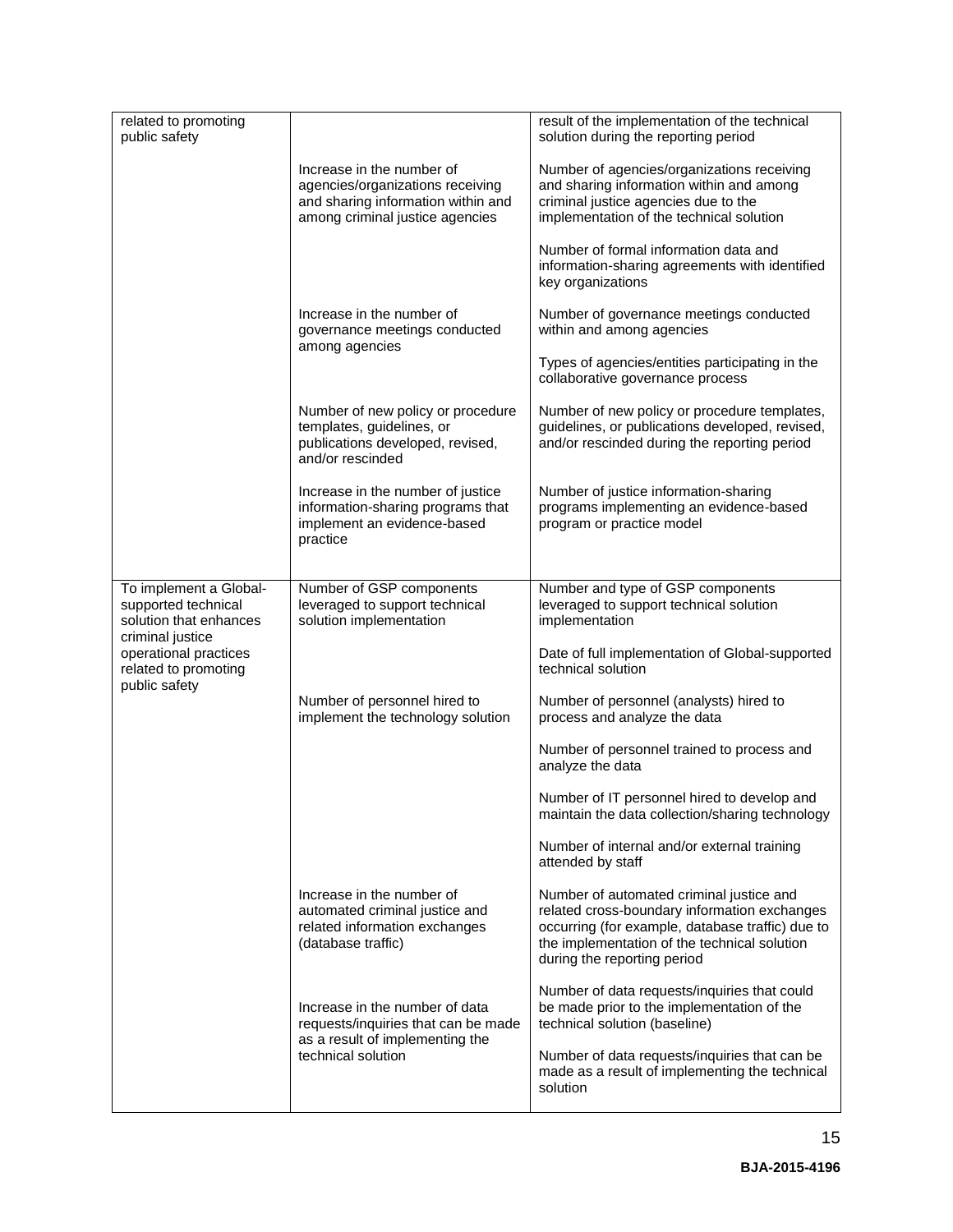| Decrease in the average number of<br>days it takes for the response of<br>data requests between two<br>agencies | Average number of hours it takes for the<br>response of data requests between two<br>agencies prior to the implementation of a<br>technical solution (baseline)                  |
|-----------------------------------------------------------------------------------------------------------------|----------------------------------------------------------------------------------------------------------------------------------------------------------------------------------|
|                                                                                                                 | Average number of hours it takes for the<br>response of data requests between two<br>agencies prior to the implementation of a<br>technical solution during the reporting period |

BJA does not require applicants to submit performance measures data with their application. Performance measures are included as an alert that BJA will require successful applicants to submit specific data as part of their reporting requirements. For the application, applicants should indicate an understanding of these requirements and discuss how they will gather the required data, should they receive funding.

## **Note on Project Evaluations**

Applicants that propose to use funds awarded through this solicitation to conduct project evaluations should be aware that certain project evaluations (such as systematic investigations designed to develop or contribute to generalizable knowledge) may constitute "research" for purposes of applicable DOJ human subjects protection regulations. However, project evaluations that are intended only to generate internal improvements to a program or service, or are conducted only to meet OJP's performance measure data reporting requirements likely do not constitute "research." Applicants should provide sufficient information for OJP to determine whether the particular project they propose would either intentionally or unintentionally collect and/or use information in such a way that it meets the DOJ regulatory definition of research.

Research, for the purposes of human subjects protections for OJP-funded programs, is defined as, "a systematic investigation, including research development, testing, and evaluation, designed to develop or contribute to generalizable knowledge" 28 C.F.R. § 46.102(d). For additional information on determining whether a proposed activity would constitute research, see the decision tree to assist applicants on the "Research and the Protection of Human Subjects" section of the [OJP Funding Resource Center](http://ojp.gov/funding/index.htm) web page [\(ojp.gov/funding/Explore/SolicitationRequirements/EvidenceResearchEvaluationRequire](http://ojp.gov/funding/Explore/SolicitationRequirements/EvidenceResearchEvaluationRequirements.htm) [ments.htm\)](http://ojp.gov/funding/Explore/SolicitationRequirements/EvidenceResearchEvaluationRequirements.htm). Applicants whose proposals may involve a research or statistical component also should review the "Data Privacy and Confidentiality Requirements" section on that web page.

## **4. Budget Detail Worksheet and Budget Narrative**

#### **a. Budget Detail Worksheet**

A sample Budget Detail Worksheet can be found at [www.ojp.gov/funding/Apply/Resources/BudgetDetailWorksheet.pdf.](http://ojp.gov/funding/Apply/Resources/BudgetDetailWorksheet.pdf) Applicants that submit their budget in a different format should include the budget categories listed in the sample budget worksheet.

Applicants should also budget travel/lodging expenses for teams of individuals who share responsibility for the project management and implementation efforts to attend one 2-day meeting during the 18-month project period in the Washington, DC area.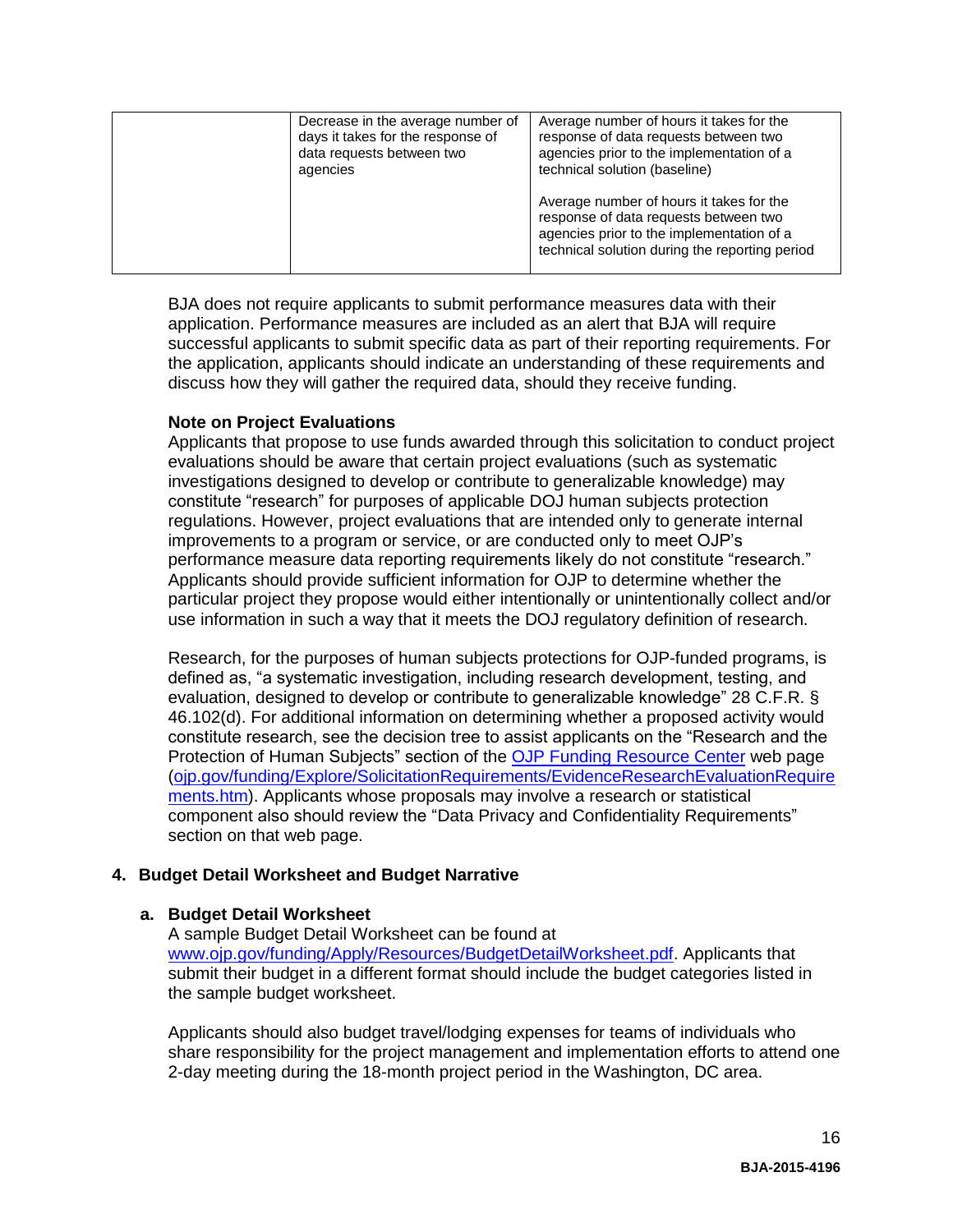For questions pertaining to budget and examples of allowable and unallowable costs, see the Financial Guide at [www.ojp.gov/financialguide/index.htm](http://www.ojp.gov/financialguide/index.htm)*.*

#### **b. Budget Narrative**

The budget narrative should thoroughly and clearly describe every category of expense listed in the Budget Detail Worksheet. OJP expects proposed budgets to be complete, cost effective, and allowable (e.g., reasonable, allocable, and necessary for project activities).

Applicants should demonstrate in their budget narratives how they will maximize cost effectiveness of grant expenditures. Budget narratives should generally describe cost effectiveness in relation to potential alternatives and the goals of the project. For example, a budget narrative should detail why planned in-person meetings are necessary, or how technology and collaboration with outside organizations could be used to reduce costs, without compromising quality.

The narrative should be mathematically sound and correspond with the information and figures provided in the Budget Detail Worksheet. The narrative should explain how the applicant estimated and calculated all costs, and how they are relevant to the completion of the proposed project. The narrative may include tables for clarification purposes but need not be in a spreadsheet format. As with the Budget Detail Worksheet, the Budget Narrative should be broken down by year.

#### **c. Non-Competitive Procurement Contracts In Excess of Simplified Acquisition Threshold**

If an applicant proposes to make one or more non-competitive procurements of products or services, where the non-competitive procurement will exceed the simplified acquisition threshold (also known as the small purchase threshold), which is currently set at \$150,000, the application should address the considerations outlined in the [Financial Guide.](http://ojp.gov/financialguide/index.htm)

## **d. Pre-Agreement Cost Approvals**

For information on pre-agreement costs, see Section [B. Federal Award Information.](#page-8-1)

## **5. Indirect Cost Rate Agreement (if applicable)**

Indirect costs are allowed only if the applicant has a current federally approved indirect cost rate. (This requirement does not apply to units of local government.) Attach a copy of the federally approved indirect cost rate agreement to the application. Applicants that do not have an approved rate may request one through their cognizant federal agency, which will review all documentation and approve a rate for the applicant organization, or, if the applicant's accounting system permits, costs may be allocated in the direct cost categories. For the definition of Cognizant Federal Agency, see the "Glossary of Terms" in the [Financial](http://ojp.gov/financialguide/index.htm)  [Guide.](http://ojp.gov/financialguide/index.htm) For assistance with identifying your cognizant agency, please contact the Customer Service Center at 1-800-458-0786 or at [ask.ocfo@usdoj.gov.](mailto:ask.ocfo@usdoj.gov) If DOJ is the cognizant federal agency, applicants may obtain information needed to submit an indirect cost rate proposal at [www.ojp.gov/funding/Apply/Resources/IndirectCosts.pdf.](http://www.ojp.gov/funding/Apply/Resources/IndirectCosts.pdf)

## **6. Tribal Authorizing Resolution (if applicable)**

Tribes, tribal organizations, or third parties proposing to provide direct services or assistance to residents on tribal lands should include in their applications a resolution, a letter, affidavit, or other documentation, as appropriate, that certifies that the applicant has the legal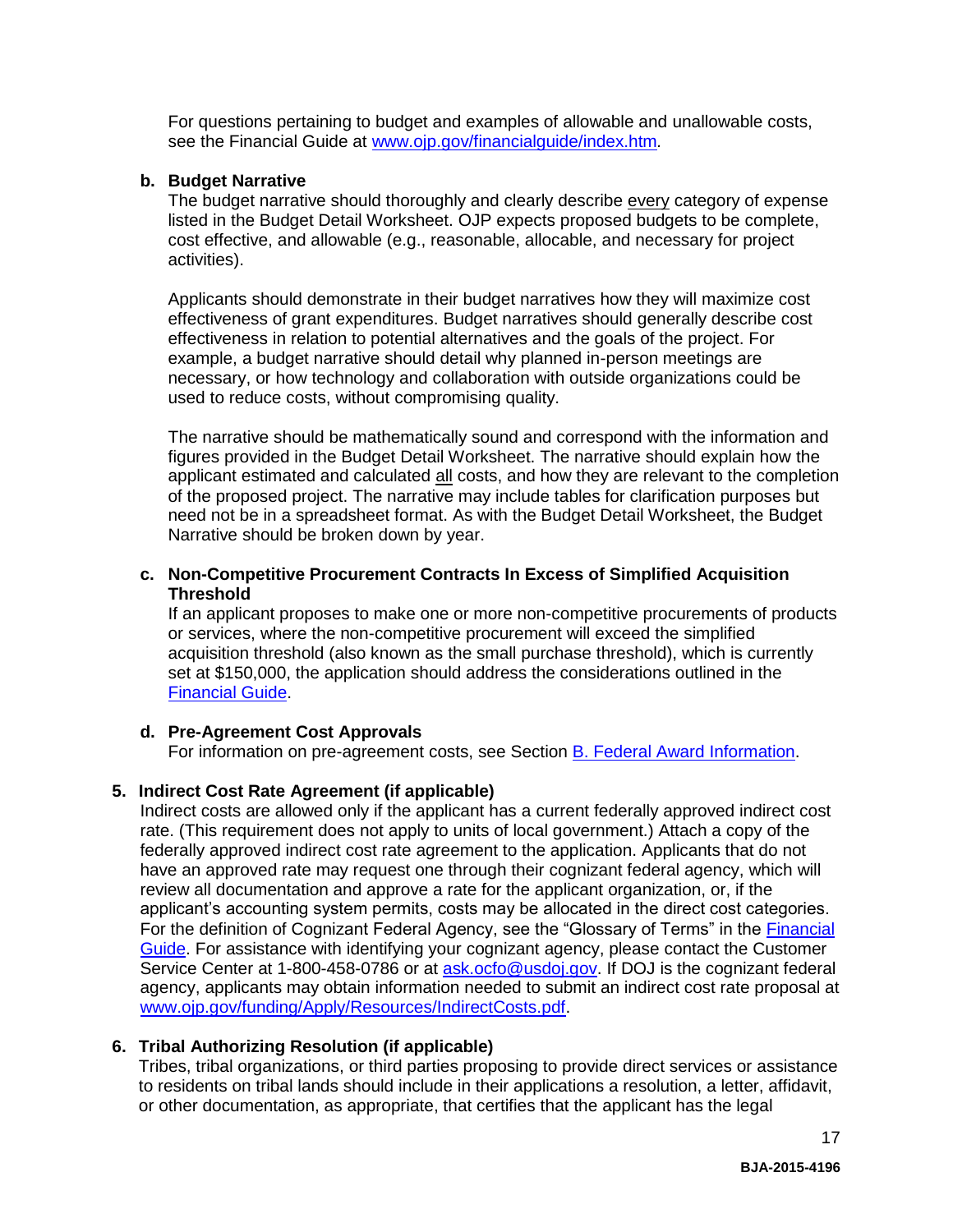authority from the tribe(s) to implement the proposed project on tribal lands. In those instances when an organization or consortium of tribes applies for a grant on behalf of a tribe or multiple specific tribes, the application should include appropriate legal documentation, as described above, from all tribes that would receive services or assistance under the grant. A consortium of tribes for which existing consortium bylaws allow action without support from all tribes in the consortium (i.e., without an authorizing resolution or comparable legal documentation from each tribal governing body) may submit, instead, a copy of its consortium bylaws with the application.

Applicants unable to submit an application that includes a fully-executed (i.e., signed) copy of appropriate legal documentation, as described above, consistent with the applicable tribe's governance structure, should, at a minimum, submit an unsigned, draft version of such legal documentation as part of its application (except for cases in which, with respect to a tribal consortium applicant, consortium bylaws allow action without the support of all consortium member tribes). If selected for funding, BJA will make use of and access to funds contingent on receipt of the fully-executed legal documentation.

## **7. Applicant Disclosure of High Risk Status**

Applicants are to disclose whether they are currently designated high risk by another federal grant making agency. This includes any status requiring additional oversight by the federal agency due to past programmatic or financial concerns. If an applicant is designated high risk by another federal grant making agency, you must email the following information to [OJPComplianceReporting@usdoj.gov](mailto:OJPComplianceReporting@usdoj.gov) at the time of application submission:

- The federal agency that currently designated the applicant as high risk
- Date the applicant was designated high risk
- The high risk point of contact name, phone number, and email address, from that federal agency
- Reasons for the high risk status

OJP seeks this information to ensure appropriate federal oversight of any grant award. Unlike the Excluded Parties List, this high risk information does not disqualify any organization from receiving an OJP award. However, additional grant oversight may be included, if necessary, in award documentation.

## **8. Additional Attachments**

## **a. Applicant Disclosure of Pending Applications**

Applicants are to disclose whether they have pending applications for federally funded grants or subgrants (including cooperative agreements) that include requests for funding to support the same project being proposed under this solicitation and will cover the identical cost items outlined in the budget narrative and worksheet in the application under this solicitation. The disclosure should include both direct applications for federal funding (e.g., applications to federal agencies) and indirect applications for such funding (e.g., applications to State agencies that will subaward federal funds).

OJP seeks this information to help avoid any inappropriate duplication of funding. Leveraging multiple funding sources in a complementary manner to implement comprehensive programs or projects is encouraged and is not seen as inappropriate duplication.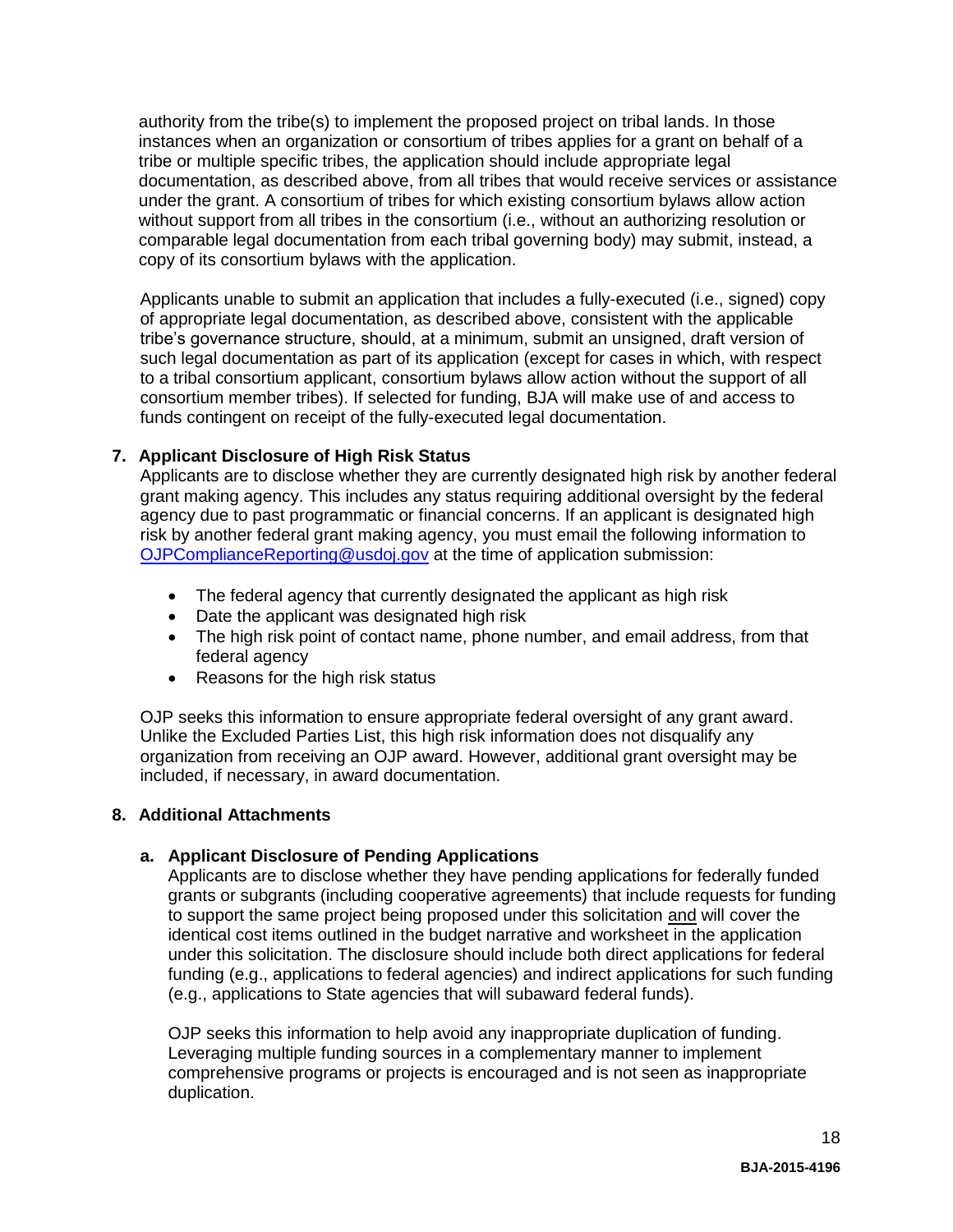Applicants that have pending applications as described above are to provide the following information about pending applications submitted within the last 12 months:

- The federal or state funding agency
- The solicitation name/project name
- The point of contact information at the applicable funding agency

| <b>Federal or State</b><br><b>Funding</b><br>Agency                          | <b>Solicitation</b><br><b>Name/Project Name</b>                                                      | Name/Phone/E-mail for Point of Contact at Funding<br>Agency |
|------------------------------------------------------------------------------|------------------------------------------------------------------------------------------------------|-------------------------------------------------------------|
| DOJ/COPS                                                                     | <b>COPS Hiring Program</b>                                                                           | Jane Doe, 202/000-0000; jane.doe@usdoj.gov                  |
| HHS/ Substance<br>Abuse & Mental<br><b>Health Services</b><br>Administration | <b>Drug Free Communities</b><br>Mentoring Program/<br>North County Youth<br><b>Mentoring Program</b> | John Doe, 202/000-0000; john.doe@hhs.gov                    |

Applicants should include the table as a separate attachment, with the file name "Disclosure of Pending Applications," to their application. Applicants that do not have pending applications as described above are to include a statement to this effect in the separate attachment page (e.g., "[Applicant Name on SF-424] does not have pending applications submitted within the last 12 months for federally funded grants or subgrants (including cooperative agreements) that include requests for funding to support the same project being proposed under this solicitation and will cover the identical cost items outlined in the budget narrative and worksheet in the application under this solicitation.").

## **b. Research and Evaluation Independence and Integrity**

If a proposal involves research and/or evaluation, regardless of the proposal's other merits, in order to receive funds, the applicant must demonstrate research/evaluation independence, including appropriate safeguards to ensure research/evaluation objectivity and integrity, both in this proposal and as it may relate to the applicant's other current or prior related projects. This documentation may be included as an attachment to the application which addresses BOTH i. and ii. below.

- i. For purposes of this solicitation, applicants must document research and evaluation independence and integrity by including, at a minimum, one of the following two items:
	- a. A specific assurance that the applicant has reviewed its proposal to identify any research integrity issues (including all principal investigators and sub-recipients) and it has concluded that the design, conduct, or reporting of research and evaluation funded by BJA grants, cooperative agreements, or contracts will not be biased by any personal or financial conflict of interest on the part of part of its staff, consultants, and/or sub-recipients responsible for the research and evaluation or on the part of the applicant organization;

## OR

b. A specific listing of actual or perceived conflicts of interest that the applicant has identified in relation to this proposal. These conflicts could be either personal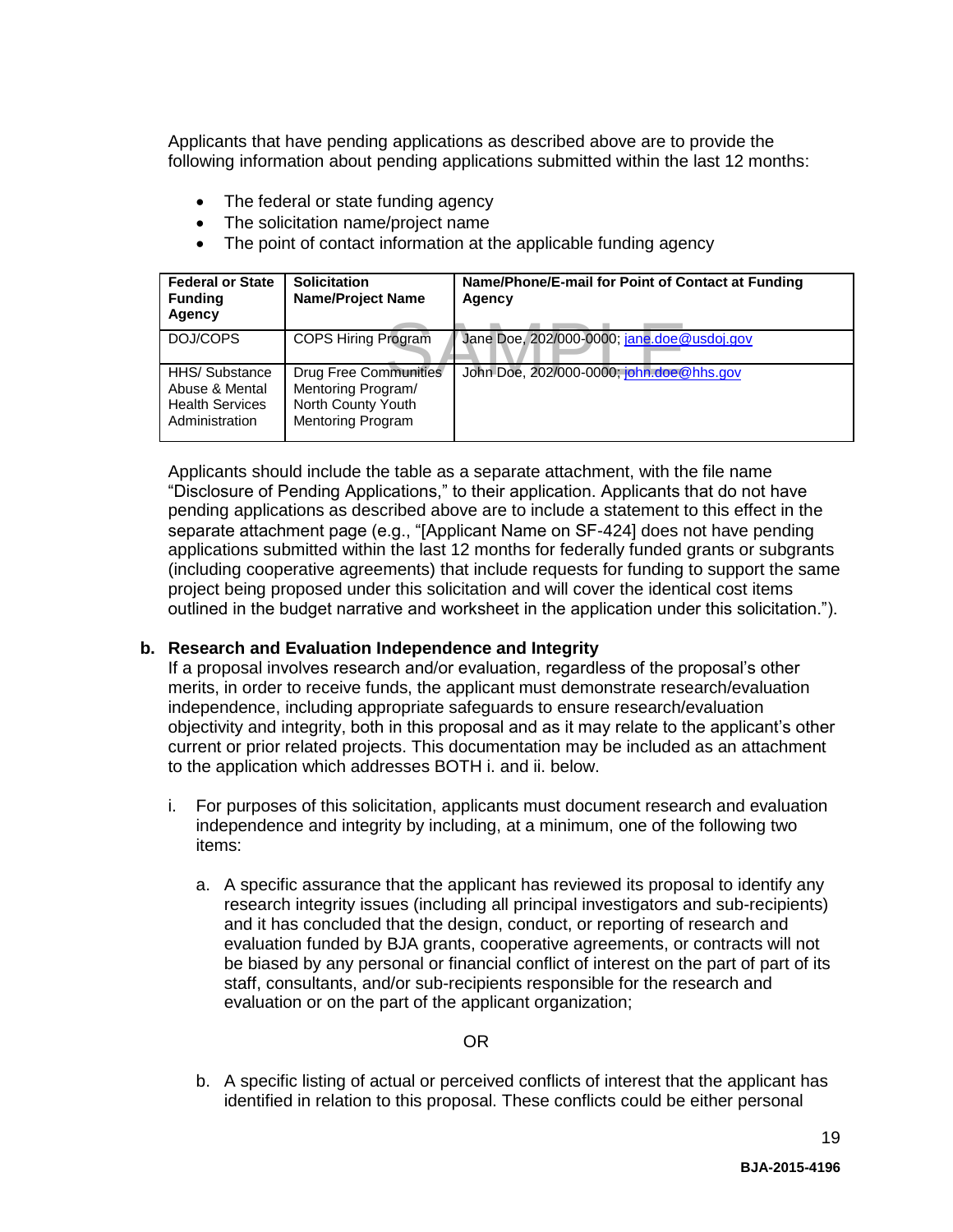(related to specific staff, consultants, and/or sub-recipients) or organizational (related to the applicant or any subgrantee organization). Examples of potential investigator (or other personal) conflict situations may include, but are not limited to, those in which an investigator would be in a position to evaluate a spouse's work product (actual conflict), or an investigator would be in a position to evaluate the work of a former or current colleague (potential apparent conflict). With regard to potential organizational conflicts of interest, as one example, generally an organization could not be given a grant to evaluate a project if that organization had itself provided substantial prior technical assistance to that specific project or a location implementing the project (whether funded by OJP or other sources), as the organization in such an instance would appear to be evaluating the effectiveness of its own prior work. The key is whether a reasonable person understanding all of the facts would be able to have confidence that the results of any research or evaluation project are objective and reliable. Any outside personal or financial interest that casts doubt on that objectivity and reliability of an evaluation or research product is a problem and must be disclosed.

- ii. In addition, for purposes of this solicitation applicants must address the issue of possible mitigation of research integrity concerns by including, at a minimum, one of the following two items:
	- a. If an applicant reasonably believes that no potential personal or organizational conflicts of interest exist, then the applicant should provide a brief narrative explanation of how and why it reached that conclusion. Applicants MUST also include an explanation of the specific processes and procedures that the applicant will put in place to identify and eliminate (or, at the very least, mitigate) potential personal or financial conflicts of interest on the part of its staff, consultants, and/or sub-recipients for this particular project, should that be necessary during the grant period. Documentation that may be helpful in this regard could include organizational codes of ethics/conduct or policies regarding organizational, personal, and financial conflicts of interest.

## OR

b. If the applicant has identified specific personal or organizational conflicts of interest in its proposal during this review, the applicant must propose a specific and robust mitigation plan to address conflicts noted above. At a minimum, the plan must include specific processes and procedures that the applicant will put in place to eliminate (or, at the very least, mitigate) potential personal or financial conflicts of interest on the part of its staff, consultants, and/or sub-recipients for this particular project, should that be necessary during the grant period. Documentation that may be helpful in this regard could include organizational codes of ethics/conduct or policies regarding organizational, personal, and financial conflicts of interest. There is no guarantee that the plan, if any, will be accepted as proposed.

Considerations in assessing research and evaluation independence and integrity will include, but are not be limited to, the adequacy of the applicant's efforts to identify factors that could affect the objectivity or integrity of the proposed staff and/or the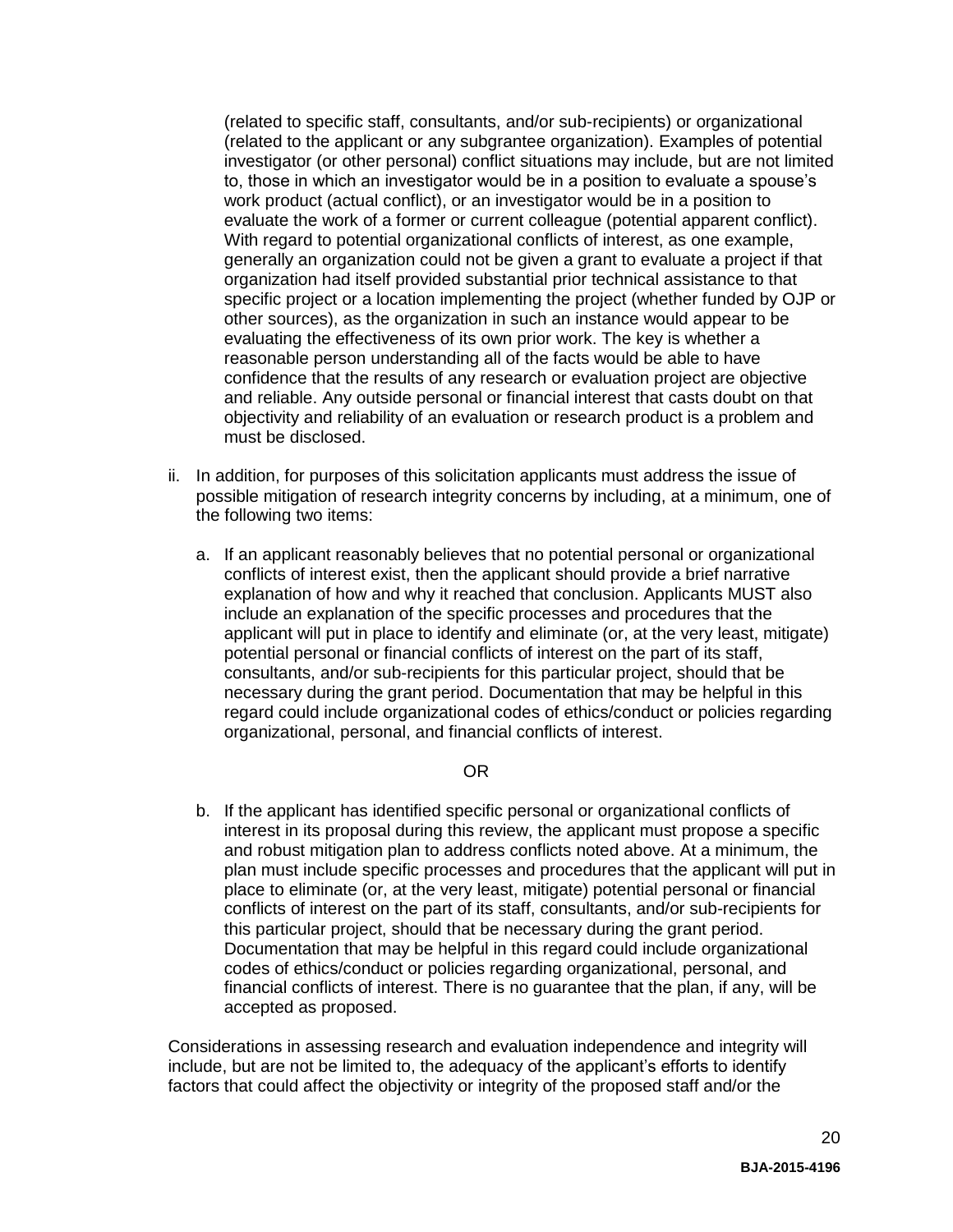organization in carrying out the research, development, or evaluation activity; and the adequacy of the applicant's existing or proposed remedies to control any such factors.

#### **c. Project Timeline**

Applications should include a project timeline that incorporates the start dates, key milestones, and deliverable targets for all major project activities. A simple line graph with annotations generated by any major office productivity software is sufficient, provided there is enough detail contained in the labelling, although any format for the project timeline will be accepted.

#### **d. Position Descriptions and Resumes**

The applicant should provide an attachment that describes the most critical project personnel positions, the qualifications required to fill each position, and if possible, the resumes of the individuals nominated to fulfill the role. In the event that staff will not be nominated until post-award, the applicant must state the qualifications and selection criteria for that position. The applicant may choose which positions to include, but must include at minimum the project manager and any staff who will have 25 percent or more of their time billed to the grant.

#### **9. Financial Management and System of Internal Controls Questionnaire**

In accordance with [2 CFR 200.205,](http://www.ecfr.gov/cgi-bin/text-idx?SID=2ebfb13012953333f32ed4cf1411e33e&node=pt2.1.200&rgn=div5#se2.1.200_1205) Federal agencies must have in place a framework for evaluating the risks posed by applicants before they receive a Federal award. To facilitate part of this risk evaluation, **all** applicants (other than an individual) are to download, complete, and submit this [form.](http://ojp.gov/funding/Apply/Resources/FinancialCapability.pdf)

#### **10. Disclosure of Lobbying Activities**

All applicants must complete this information. Applicants that expend any funds for lobbying activities are to provide the detailed information requested on the form Disclosure of Lobbying Activities (SF-LLL). Applicants that do not expend any funds for lobbying activities are to enter "N/A" in the text boxes for item 10 ("a. Name and Address of Lobbying Registrant" and "b. Individuals Performing Services").

#### <span id="page-20-0"></span>**How to Apply**

Applicants must register in, and submit applications through Grants.gov, a "one-stop storefront" to find federal funding opportunities and apply for funding. Find complete instructions on how to register and submit an application at [www.Grants.gov.](http://www.grants.gov/) Applicants that experience technical difficulties during this process should call the Grants.gov Customer Support Hotline at **800**-**518**- **4726** or **606–545–5035**, 24 hours a day, 7 days a week, except federal holidays. Registering with Grants.gov is a one-time process; however, **processing delays may occur, and it can take several weeks** for first-time registrants to receive confirmation and a user password. OJP encourages applicants to **register several weeks before** the application submission deadline. In addition, OJP urges applicants to submit applications 72 hours prior to the application due date to allow time to receive validation messages or rejection notifications from Grants.gov, and to correct in a timely fashion any problems that may have caused a rejection notification.

BJA strongly encourages all prospective applicants to sign up for Grants.gov email [notifications](http://www.grants.gov/web/grants/manage-subscriptions.html) regarding this solicitation. If this solicitation is cancelled or modified, individuals who sign up with Grants.gov for updates will be automatically notified.

**Note on File Names and File Types:** Grants.gov only permits the use of certain specific characters in names of attachment files. Valid file names may include only the characters shown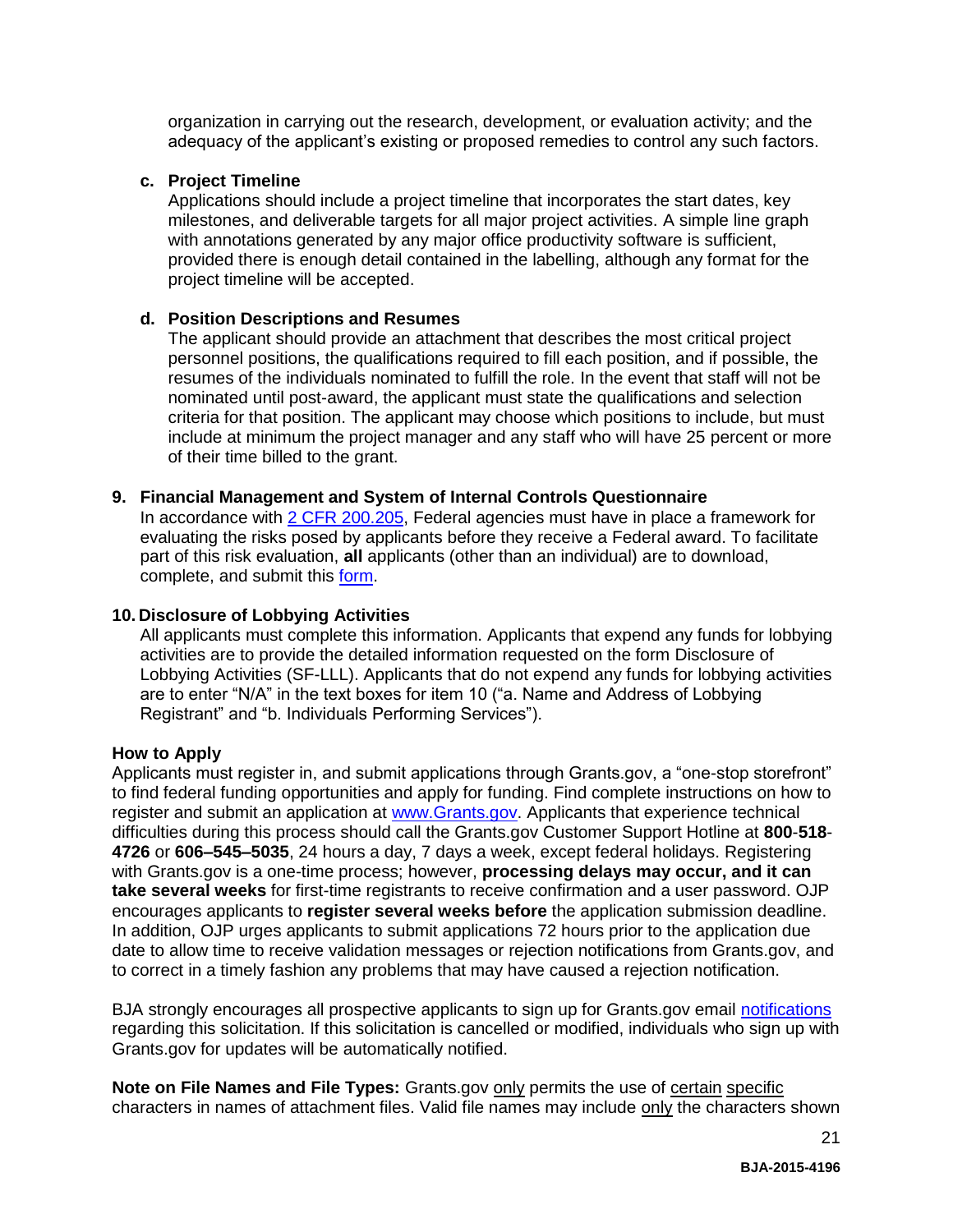in the table below. Grants.gov is designed to reject any application that includes an attachment(s) with a file name that contains any characters not shown in the table below.

| <b>Characters</b>    | <b>Special Characters</b>                                    |                 |                       |
|----------------------|--------------------------------------------------------------|-----------------|-----------------------|
| Upper case $(A - Z)$ | Parenthesis (                                                | Curly braces {  | Square brackets [     |
| Lower case $(a - z)$ | Ampersand (&)                                                | Tilde $(-)$     | Exclamation point (!) |
| Underscore (         | Comma $($ , $)$                                              | Semicolon (; )  | Apostrophe ('         |
| Hyphen ( -           | At sign $(\mathcal{Q})$                                      | Number sign (#) | Dollar sign (\$)      |
| Space                | Percent sign (%)                                             | Plus sign $(+)$ | Equal sign $(=)$      |
| Period (.)           | When using the ampersand (&) in XML, applicants must use the |                 |                       |
|                      | "&" format.                                                  |                 |                       |

Grants.gov is designed to forward successfully submitted applications to OJP's Grants Management System (GMS).

**GMS does not accept executable file types as application attachments**. These disallowed file types include, but are not limited to, the following extensions: ".com," ".bat," ".exe," ".vbs," ".cfg," ".dat," ".db," ".dbf," ".dll," ".ini," ".log," ".ora," ".sys," and ".zip." GMS may reject applications with files that use these extensions. It is important to allow time to change the type of file(s) if the application is rejected.

All applicants are required to complete the following steps:

OJP may not make a federal award to an applicant until the applicant has complied with all applicable DUNS and SAM requirements. If an applicant has not fully complied with the requirements by the time the federal awarding agency is ready to make a federal award, the federal awarding agency may determine that the applicant is not qualified to receive a federal award and use that determination as a basis for making a federal award to another applicant.

- **1. Acquire a Data Universal Numbering System (DUNS) number.** In general, the Office of Management and Budget requires that all applicants (other than individuals) for federal funds include a DUNS number in their applications for a new award or a supplement to an existing award. A DUNS number is a unique nine-digit sequence recognized as the universal standard for identifying and differentiating entities receiving federal funds. The identifier is used for tracking purposes and to validate address and point of contact information for federal assistance applicants, recipients, and subrecipients. The DUNS number will be used throughout the grant life cycle. Obtaining a DUNS number is a free, one-time activity. Call Dun and Bradstreet at 866–705–5711 to obtain a DUNS number or apply online at [www.dnb.com.](http://www.dnb.com/) A DUNS number is usually received within 1-2 business days.
- **2. Acquire registration with the System for Award Management (SAM).** SAM is the repository for standard information about federal financial assistance applicants, recipients, and subrecipients. OJP requires all applicants (other than individuals) for federal financial assistance to maintain current registrations in the SAM database. Applicants must be registered in SAM to successfully register in Grants.gov. Applicants must **update or renew their SAM registration annually** to maintain an active status.

Applications cannot be successfully submitted in Grants.gov until Grants.gov receives the SAM registration information. **The information transfer from SAM to Grants.gov can take up to 48 hours.** OJP recommends that the applicant register or renew registration with SAM as early as possible.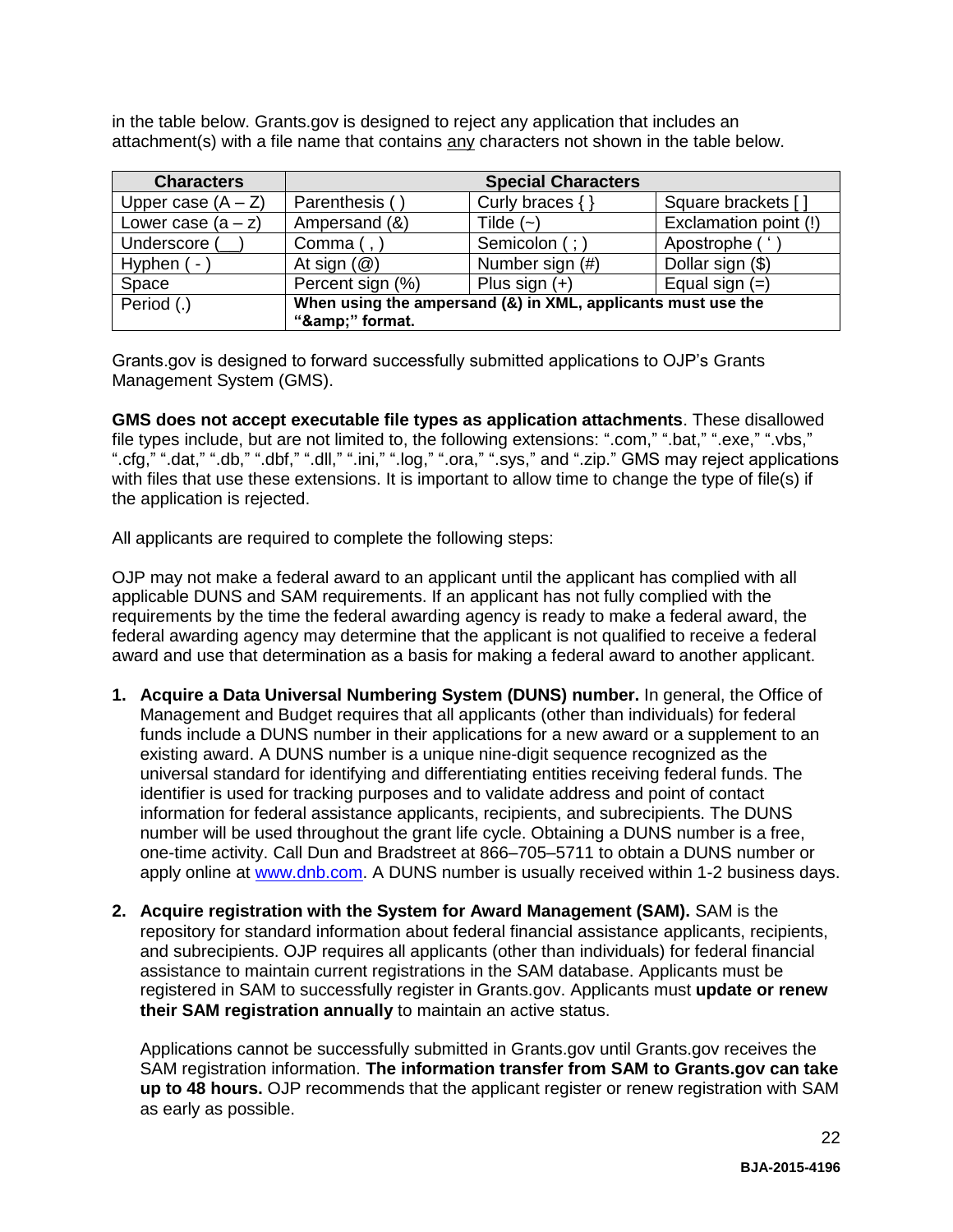Information about SAM registration procedures can be accessed at [www.sam.gov.](https://www.sam.gov/portal/public/SAM/?portal:componentId=1f834b82-3fed-4eb3-a1f8-ea1f226a7955&portal:type=action&interactionstate=JBPNS_rO0ABXc0ABBfanNmQnJpZGdlVmlld0lkAAAAAQATL2pzZi9uYXZpZ2F0aW9uLmpzcAAHX19FT0ZfXw**)

- **3. Acquire an Authorized Organization Representative (AOR) and a Grants.gov username and password**. Complete the AOR profile on Grants.gov and create a username and password. The applicant organization's DUNS number must be used to complete this step. For more information about the registration process, go to [www.grants.gov/web/grants/register.html.](http://www.grants.gov/web/grants/register.html)
- **4. Acquire confirmation for the AOR from the E-Business Point of Contact (E-Biz POC).**  The E-Biz POC at the applicant organization must log into Grants.gov to confirm the applicant organization's AOR. Note that an organization can have more than one AOR.
- **5. Search for the funding opportunity on Grants.gov.** Use the following identifying information when searching for the funding opportunity on Grants.gov. The Catalog of Federal Domestic Assistance number for this solicitation is 16.738, titled "Edward Byrne Memorial Justice Assistance Grant (JAG) Program," and the funding opportunity number is BJA-2015-4196.
- **6. Submit a valid application consistent with this solicitation by following the directions in Grants.gov.** Within 24–48 hours after submitting the electronic application, the applicant should receive two notifications from Grants.gov. The first will confirm the receipt of the application and the second will state whether the application has been successfully validated, or rejected due to errors, with an explanation. It is possible to first receive a message indicating that the application is received and then receive a rejection notice a few minutes or hours later. Submitting well ahead of the deadline provides time to correct the problem(s) that caused the rejection. **Important:** OJP urges applicants to submit applications **at least 72 hours prior** to the application due date to allow time to receive validation messages or rejection notifications from Grants.gov, and to correct in a timely fashion any problems that may have caused a rejection notification.

Click [here](http://www.grants.gov/web/grants/applicants/organization-registration.html) for further details on DUNS, SAM, and Grants.gov registration steps and timeframes.

## **Note: Duplicate Applications**

If an applicant submits multiple versions of the same application, BJA will review only the most recent system-validated version submitted. See Note on File Names and File Types under [How](#page-20-0)  [to Apply.](#page-20-0)

#### **Experiencing Unforeseen Grants.gov Technical Issues**

Applicants that experience unforeseen Grants.gov technical issues beyond their control that prevent them from submitting their application by the deadline must contact the Grants.gov [Customer Support Hotline](http://www.grants.gov/web/grants/about/contact-us.html) or the [SAM Help Desk](https://www.fsd.gov/fsd-gov/home.do) to report the technical issue and receive a tracking number. Then applicant must e-mail the BJA contact identified in the Contact Information section on page 2 **within 24 hours after the application deadline** and request approval to submit their application. The e-mail must describe the technical difficulties, and include a timeline of the applicant's submission efforts, the complete grant application, the applicant's DUNS number, and any Grants.gov Help Desk or SAM tracking number(s). **Note: BJA** *does not* **automatically approve requests***.* After the program office reviews the submission, and contacts the Grants.gov or SAM Help Desks to validate the reported technical issues, OJP will inform the applicant whether the request to submit a late application has been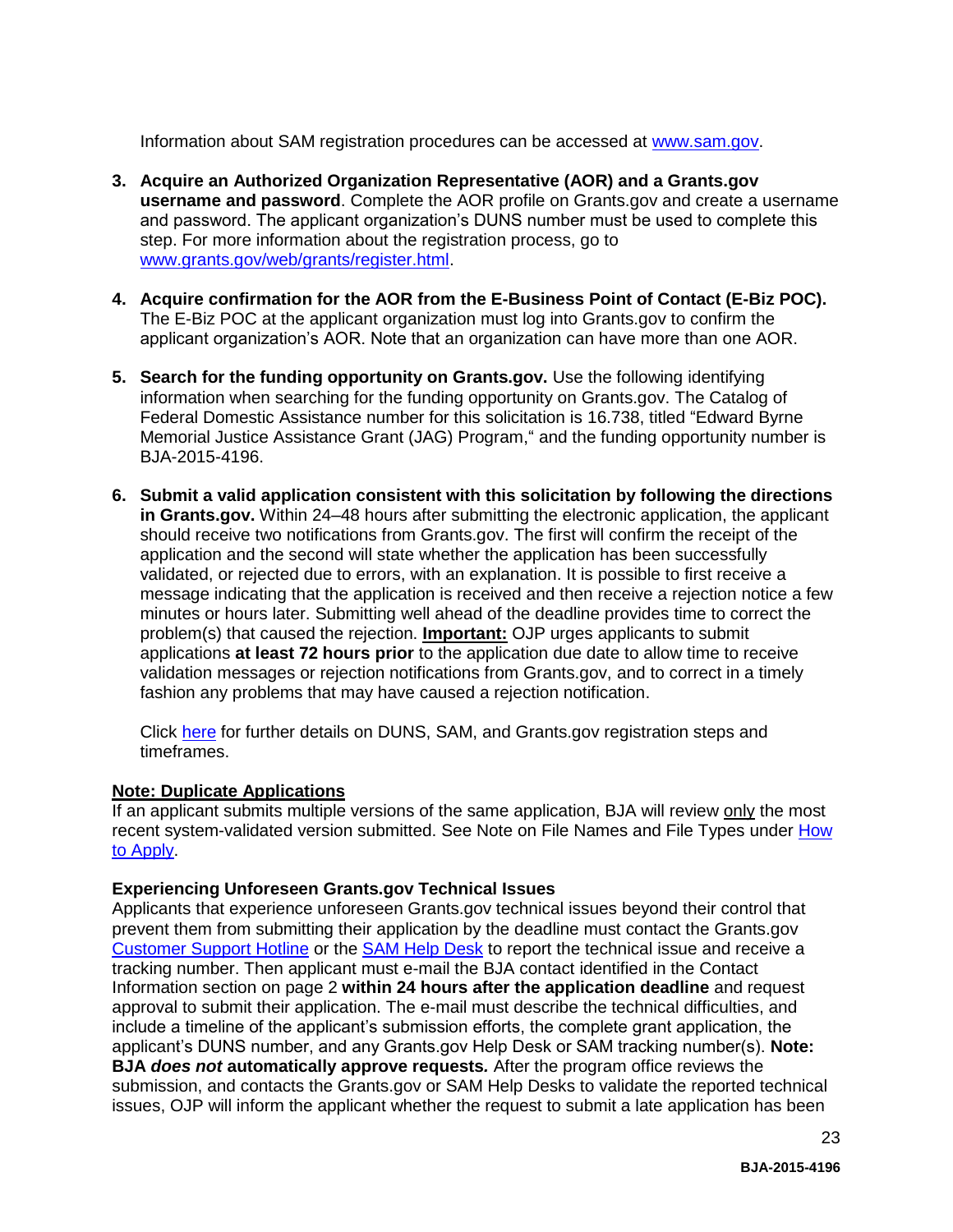approved or denied. If OJP determines that the applicant failed to follow all required procedures, which resulted in an untimely application submission, OJP will deny the applicant's request to submit their application.

The following conditions are generally insufficient to justify late submissions:

- Failure to register in SAM or Grants.gov in sufficient time
- Failure to follow Grants.gov instructions on how to register and apply as posted on its web site
- Failure to follow each instruction in the OJP solicitation
- Technical issues with the applicant's computer or information technology environment, including firewalls

## **Notifications regarding known technical problems with Grants.gov, if any, are posted at the top of the OJP funding web page at**

**[www.ojp.gov/funding/Explore/CurrentFundingOpportunities.htm.](http://ojp.gov/funding/Explore/CurrentFundingOpportunities.htm)**

# <span id="page-23-0"></span>**E. Application Review Information**

## <span id="page-23-1"></span>**Selection Criteria**

**1. Statement of the Problem (10 percent)**

Identify the specific crime/criminal justice problem to be addressed through this program. Describe the process used to assess or determine the nature of the crime/criminal justice problem. Include data and information that has been used to identify and assess the problem, and that demonstrates that the applicant understands the nature and dimension of the problem.

## **2. Project Design and Implementation (35 percent)**

- a) Describe the collaborative governance process that has been put into place to oversee the proposed project to address the identified problem, and the specific roles to be carried out by the governance group(s)/committee(s)/team(s).
- b) Explain the proposed solution to be implemented that will address the identified problem, and enable information sharing between two or more independent agencies/entities that play key roles in crime-fighting efforts. Include a summary of how the solution will leverage the GSP.
- c) Describe the current level of readiness to implement the proposed solution. Identify any issues or challenges related to implementation readiness, and explain how these will be addressed through this project.
- d) Address whether and how the proposed solution to be implemented is relevant to other jurisdictions/agencies across the nation.
- e) Identify the resources at the state/local/tribal level that will be used to support the proposed initiative.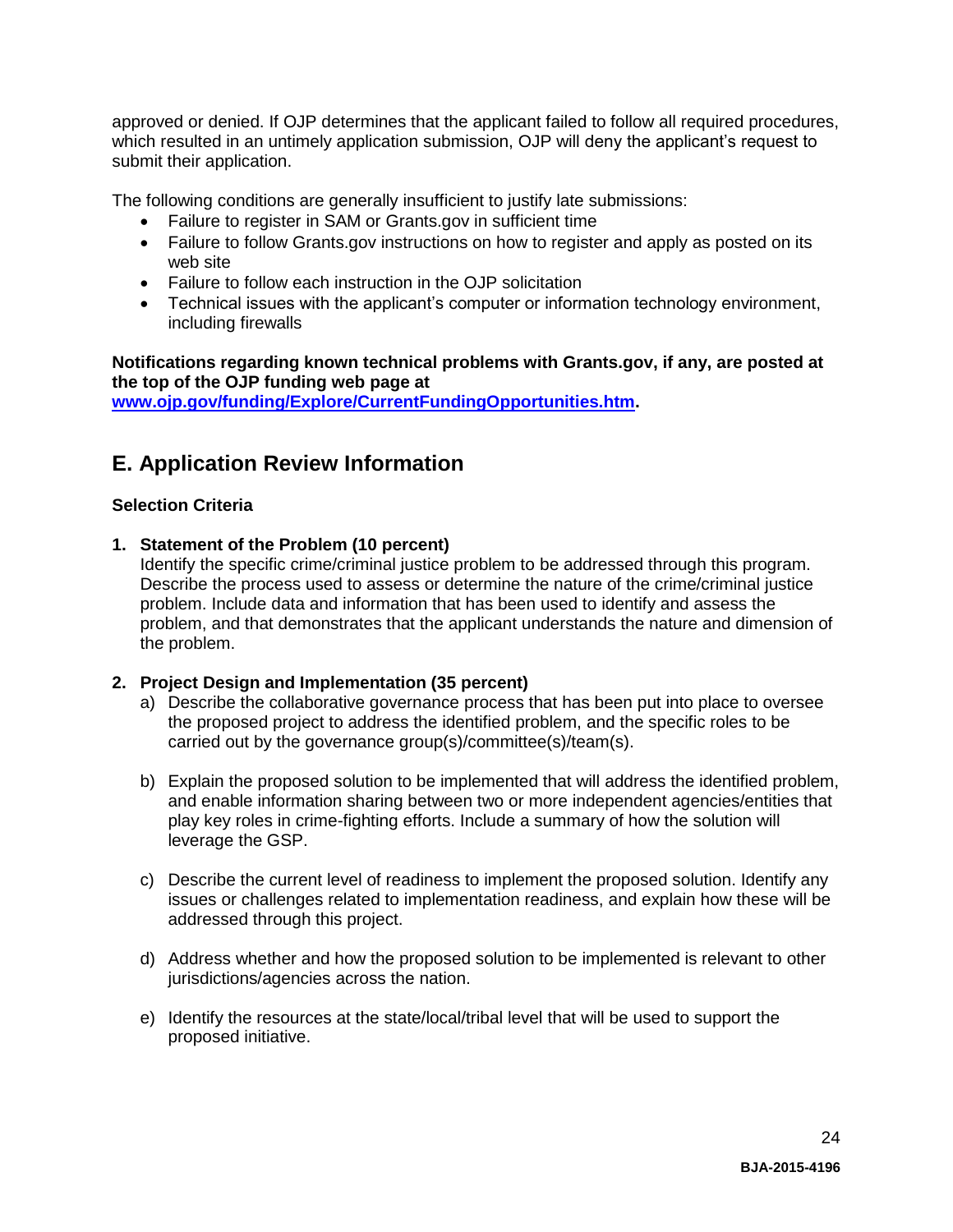## **3. Capabilities and Competencies (25 percent)**

Fully describe the capabilities of the applying agency and its partners (if applicable) to implement the project successfully and the competencies of the project staff. In addition, applicants should demonstrate sound knowledge of the GSP and describe any current or previous experiences using the GSP to enhance information sharing. Applicants are also encouraged to include (via attachment or by reference) information pertaining to relevant privacy policies, governance documents, contractual agreements, etc. that help establish implementation readiness. It is acceptable if no such documentation exists, but in that event applicants are strongly encouraged to include a plan for establishing strong project governance within the Project Design and Implementation section.

## **4. Plan for Collecting the Data Required for this Solicitation's Performance Measures (15 percent)**

Describe the process for measuring project performance. Identify who will collect the data, who is responsible for performance measurement, and how the information will be used to guide and evaluate the impact of the program. Describe the process to accurately report implementation findings and, specifically, the impact of the solution on criminal justice operational practices. Applicants should identify and describe both outputs and outcomes they anticipate as a result of their proposed implementation strategy, and a process for measuring these.

## **5. Budget (15 percent)**

Provide a proposed budget that is complete, cost effective, and allowable (e.g., reasonable, allocable, and necessary for project activities). Budget narratives should demonstrate how applicants will maximize cost effectiveness of grant expenditures. Budget narratives should demonstrate cost effectiveness in relation to potential alternatives and the goals of the project.<sup>3</sup> In the narrative, applicants must fully explain why the proposed expenditures are necessary to support implementation of the technical solution described in the Program Narrative.

Applicants should also budget travel/lodging expenses for teams of individuals who share responsibility for the project management and implementation efforts to attend one 2-day meeting during the 18-month project period in the Washington, DC area.

## <span id="page-24-0"></span>**Review Process**

 $\overline{a}$ 

OJP is committed to ensuring a fair and open process for awarding grants. BJA reviews the application to make sure that the information presented is reasonable, understandable, measurable, and achievable, as well as consistent with the solicitation.

Peer reviewers will review the applications submitted under this solicitation that meet basic minimum requirements. For purposes of assessing whether applicants have met basic minimum requirements, OJP screens applications for compliance with specified program requirements to help determine which applications should proceed to further consideration for award. Although program requirements may vary, the following are common requirements applicable to all solicitations for funding under OJP grant programs:

Applications must be submitted by an eligible type of applicant

 $3$  Generally speaking, a reasonable cost is a cost that if, in its nature or amount, does not exceed that which would be incurred by a prudent person under the circumstances prevailing at the time the decision was made to incur the costs.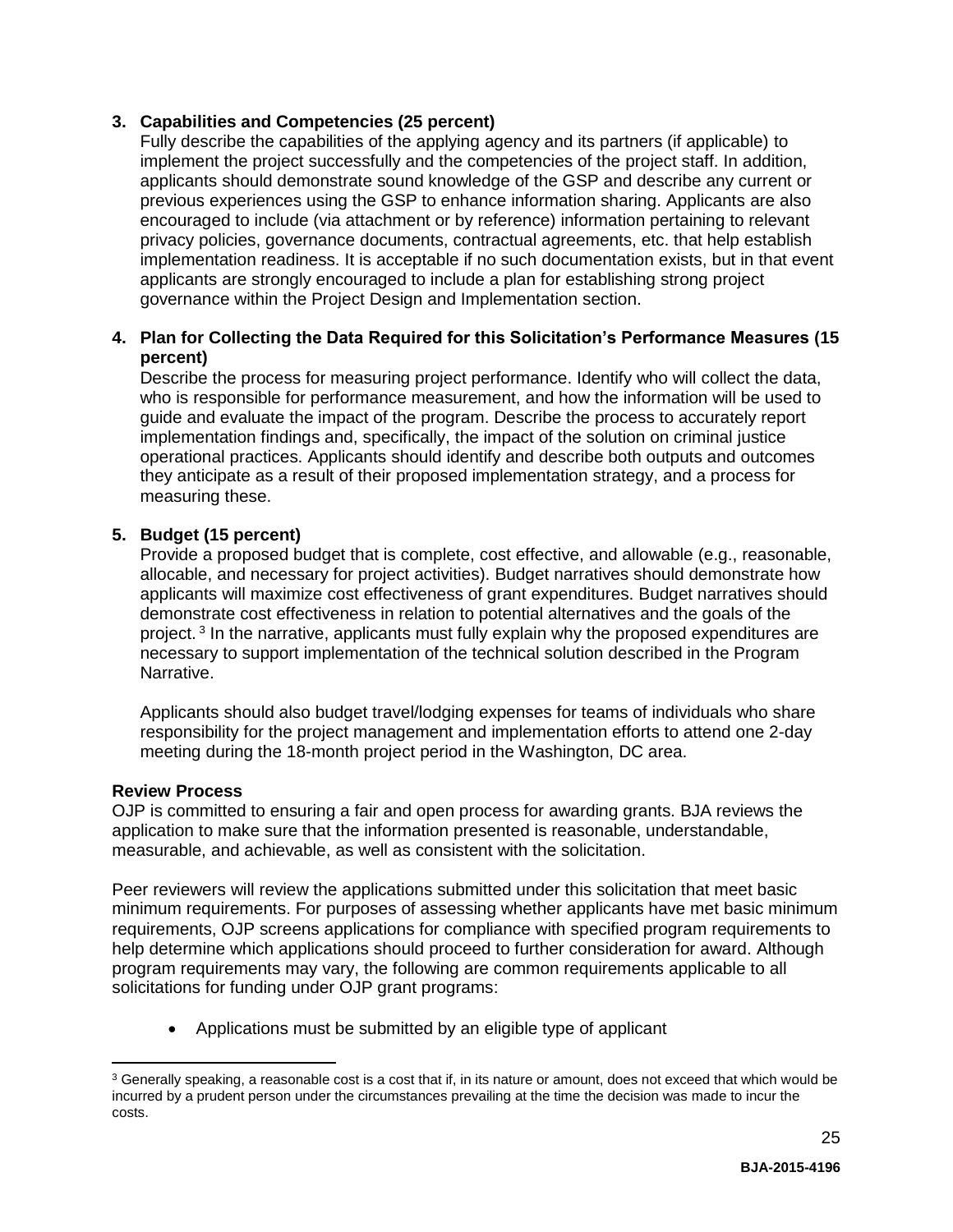- Applications must request funding within programmatic funding constraints (if applicable)
- Applications must be responsive to the scope of the solicitation
- Applications must include all items designated as "critical elements"
- Applicants will be checked against the General Services Administration's Excluded Parties List

For a list of critical elements, see "What an Application Should Include" under Section D. [Application and Submission Information.](#page-11-1)

BJA may use internal peer reviewers, external peer reviewers, or a combination, to assess applications meeting basic minimum requirements on technical merit using the solicitation's selection criteria. An external peer reviewer is an expert in the subject matter of a given solicitation who is not a current DOJ employee. An internal reviewer is a current DOJ employee who is well-versed or has expertise in the subject matter of this solicitation. A peer review panel will evaluate, score, and rate applications that meet basic minimum requirements. Peer reviewers' ratings and any resulting recommendations are advisory only, although their views are considered carefully. In addition to peer review ratings, considerations for award recommendations and decisions may include, but are not limited to, underserved populations, geographic diversity, strategic priorities, past performance under prior BJA and OJP awards, and available funding.

OJP reviews applications for potential discretionary awards to evaluate the risks posed by applicants before they receive an award. This review may include but is not limited to the following:

- 1. Financial stability and fiscal integrity
- 2. Quality of management systems and ability to meet the management standards prescribed in the Financial Guide
- 3. History of performance
- 4. Reports and findings from audits
- 5. The applicant's ability to effectively implement statutory, regulatory, or other requirements imposed on non-Federal entities
- 6. Proposed costs to determine if the Budget Detail Worksheet and Budget Narrative accurately explain project costs, and whether those costs are reasonable, necessary, and allowable under applicable federal cost principles and agency regulations

Absent explicit statutory authorization or written delegation of authority to the contrary, all final award decisions will be made by the Assistant Attorney General, who may consider factors including, but not limited to, peer review ratings, underserved populations, geographic diversity, strategic priorities, past performance under prior BJA and OJP awards, and available funding when making awards.

# <span id="page-25-0"></span>**F. Federal Award Administration Information**

## <span id="page-25-1"></span>**Federal Award Notices**

OJP award notification will be sent from GMS. Recipients will be required to log in; accept any outstanding assurances and certifications on the award; designate a financial point of contact; and review, sign, and accept the award. The award acceptance process involves physical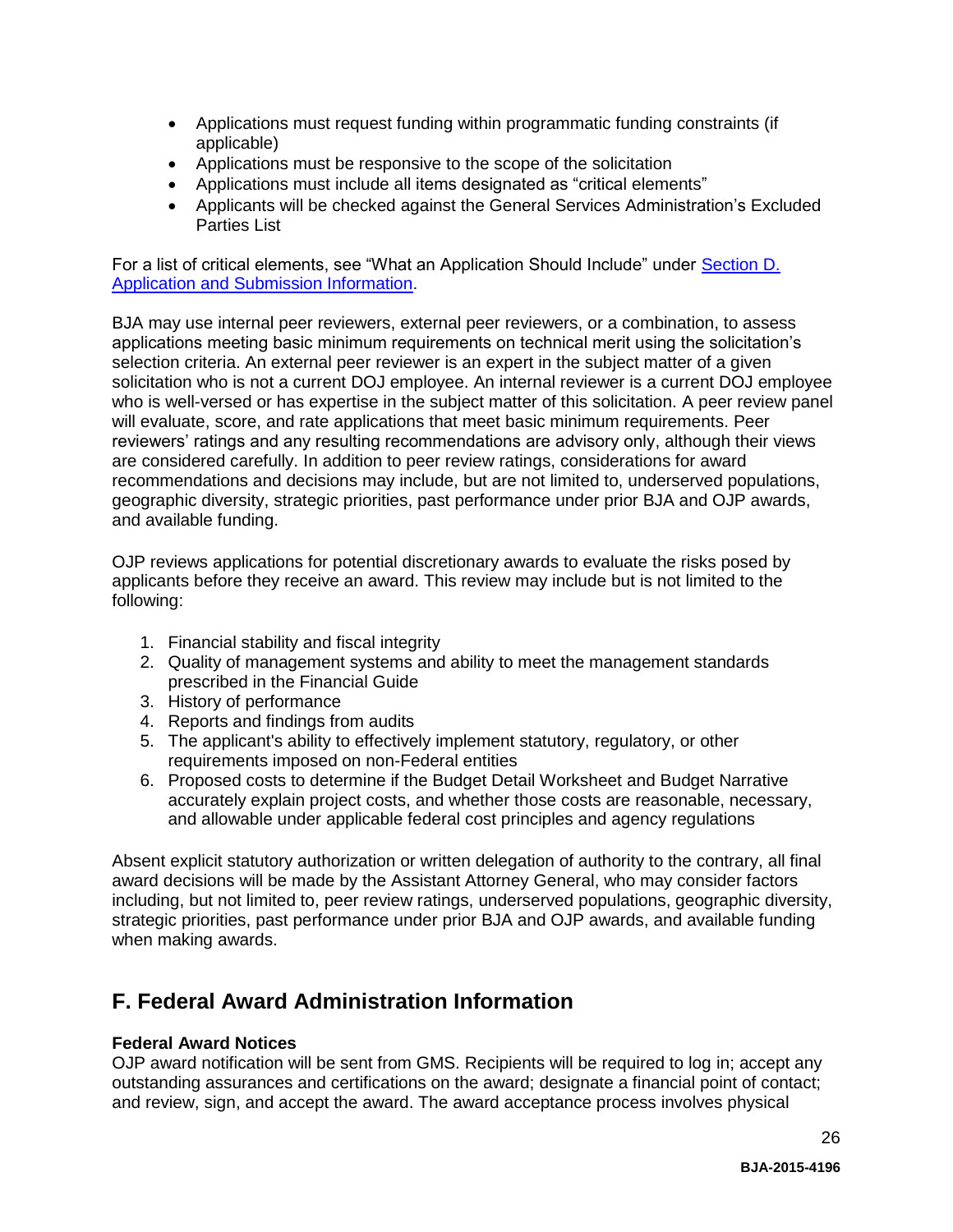signature of the award document by the authorized representative and the scanning of the fullyexecuted award document to OJP.

#### <span id="page-26-0"></span>**Administrative, National Policy, and other Legal Requirements**

If selected for funding, in addition to implementing the funded project consistent with the agency-approved project proposal and budget, the recipient must comply with award terms and conditions, and other legal requirements, including but not limited to OMB, DOJ or other federal regulations which will be included in the award, incorporated into the award by reference, or are otherwise applicable to the award. OJP strongly encourages prospective applicants to review the information pertaining to these requirements **prior** to submitting an application. To assist applicants and recipients in accessing and reviewing this information, OJP has placed pertinent information on its [Solicitation Requirements](http://ojp.gov/funding/Explore/SolicitationRequirements/index.htm) page of the OJP [Funding Resource Center.](http://ojp.gov/funding/index.htm)

Please note in particular the following two forms, which applicants must accept in GMS prior to the receipt of any award funds, as each details legal requirements with which applicants must provide specific assurances and certifications of compliance. Applicants may view these forms in the Apply section of the [OJP Funding Resource Center](http://ojp.gov/funding/index.htm) and are strongly encouraged to review and consider them carefully prior to making an application for OJP grant funds.

- Certifications Regarding Lobbying; Debarment, Suspension and Other Responsibility [Matters; and Drug-Free Workplace Requirements](http://ojp.gov/funding/Apply/Forms.htm)
- [Standard Assurances](http://ojp.gov/funding/Apply/Forms.htm)

 $\overline{a}$ 

Upon grant approval, OJP electronically transmits (via GMS) the award document to the prospective award recipient. In addition to other award information, the award document contains award terms and conditions that specify national policy requirements<sup>4</sup> with which recipients of federal funding must comply; uniform administrative requirements, cost principles, and audit requirements; and program-specific terms and conditions required based on applicable program (statutory) authority or requirements set forth in OJP solicitations and program announcements, and other requirements which may be attached to appropriated funding. For example, certain efforts may call for special requirements, terms, or conditions relating to intellectual property, data/information-sharing or -access, or information security; or audit requirements, expenditures and milestones, or publications and/or press releases. OJP also may place additional terms and conditions on an award based on its risk assessment of the applicant, or for other reasons it determines necessary to fulfill the goals and objectives of the program.

Prospective applicants may access and review the text of mandatory conditions OJP includes in all OJP awards, as well as the text of certain other conditions, such as administrative conditions, via [Mandatory Award Terms and Conditions](http://ojp.gov/funding/Explore/SolicitationRequirements/MandatoryTermsConditions.htm) page of the OJP [Funding Resource Center.](http://ojp.gov/funding/index.htm)

As stated above, BJA anticipates that it will make any award from this solicitation in the form of a cooperative agreement. Cooperative agreement awards include standard "federal involvement" conditions that describe the general allocation of responsibility for execution of the funded program. Generally-stated, under cooperative agreement awards, responsibility for the day-to-day conduct of the funded project rests with the recipient in implementing the funded and

<sup>4</sup> *See generally* 2 C.F.R. 200.300 (provides a general description of national policy requirements typically applicable to recipients of federal awards, including the Federal Funding Accountability and Transparency Act of 2006 (FFATA)).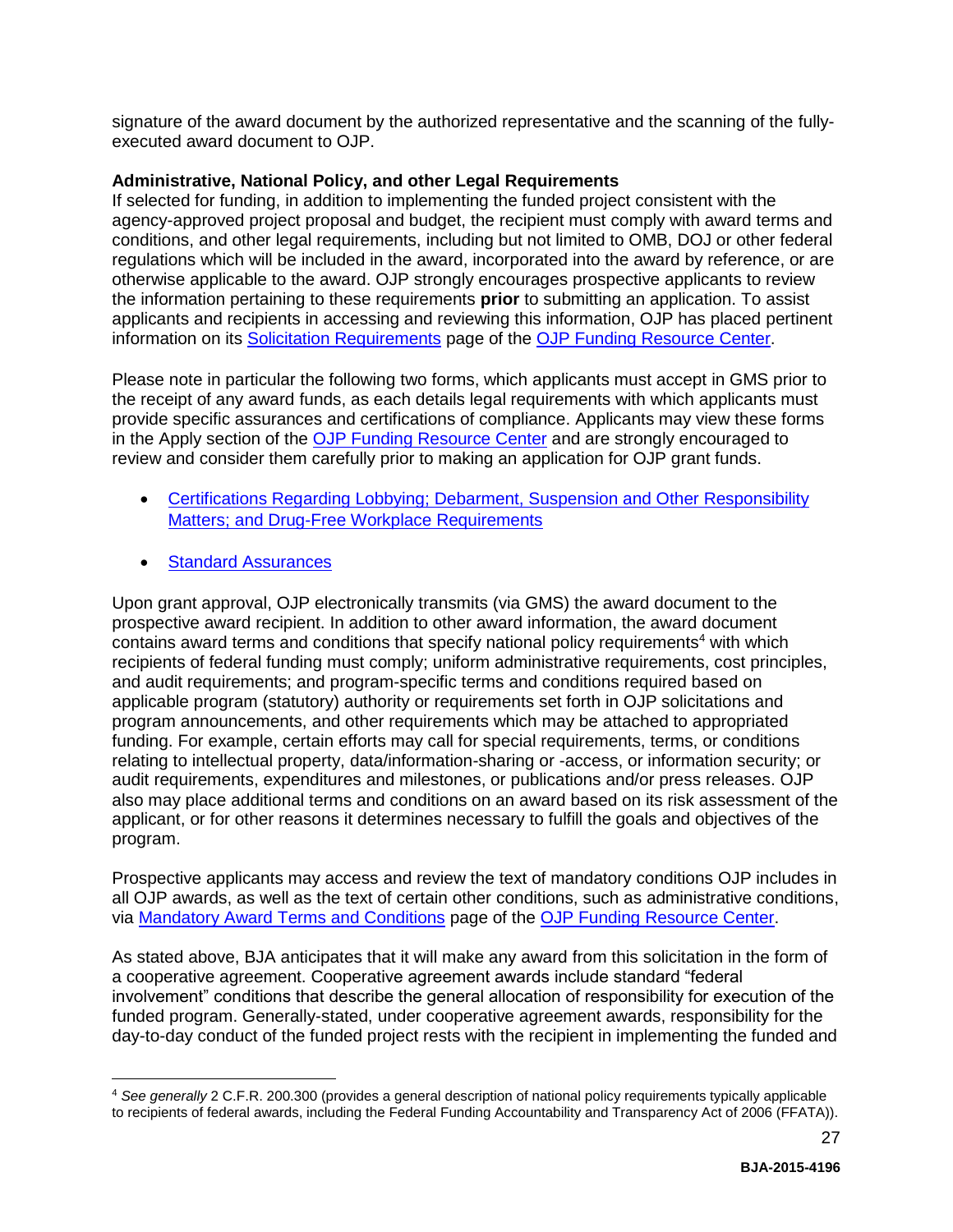approved proposal and budget, and the award terms and conditions. Responsibility for oversight and redirection of the project, if necessary, rests with BJA.

In addition to any "federal involvement" condition(s), OJP cooperative agreement awards include a special condition specifying certain reporting requirements required in connection with conferences, meetings, retreats, seminars, symposium, training activities, or similar events funded under the award, consistent with OJP policy and guidance on conference approval, planning, and reporting.

#### <span id="page-27-0"></span>**General Information about Post-Federal Award Reporting Requirements**

Recipients must submit quarterly financial reports, semi-annual progress reports, final financial and progress reports, and, if applicable, an annual audit report in accordance with 2 CFR Part 200. Future awards and fund drawdowns may be withheld if reports are delinquent.

Special Reporting requirements may be required by OJP depending on the statutory, legislative or administrative obligations of the recipient or the program.

# <span id="page-27-1"></span>**G. Federal Awarding Agency Contact(s)**

For additional Federal Awarding Agency Contact(s), see the Title page.

For additional contact information for Grants.gov, see the Title page.

# <span id="page-27-2"></span>**H. Other Information**

## <span id="page-27-3"></span>**Provide Feedback to OJP**

To assist OJP in improving its application and award processes, we encourage applicants to provide feedback on this solicitation, the application submission process, and/or the application review/peer review process. Provide feedback to [OJPSolicitationFeedback@usdoj.gov.](mailto:OJPSolicitationFeedback@usdoj.gov)

**IMPORTANT:** This e-mail is for feedback and suggestions only. Replies are **not** sent from this mailbox. If you have specific questions on any program or technical aspect of the solicitation, **you must** directly contact the appropriate number or e-mail listed on the front of this solicitation document. These contacts are provided to help ensure that you can directly reach an individual who can address your specific questions in a timely manner.

If you are interested in being a reviewer for other OJP grant applications, please e-mail your resume to [ojppeerreview@lmbps.com.](mailto:ojppeerreview@lmbps.com) The OJP Solicitation Feedback email account will not forward your resume. **Note:** Neither you nor anyone else from your organization can be a peer reviewer in a competition in which you or your organization have submitted an application.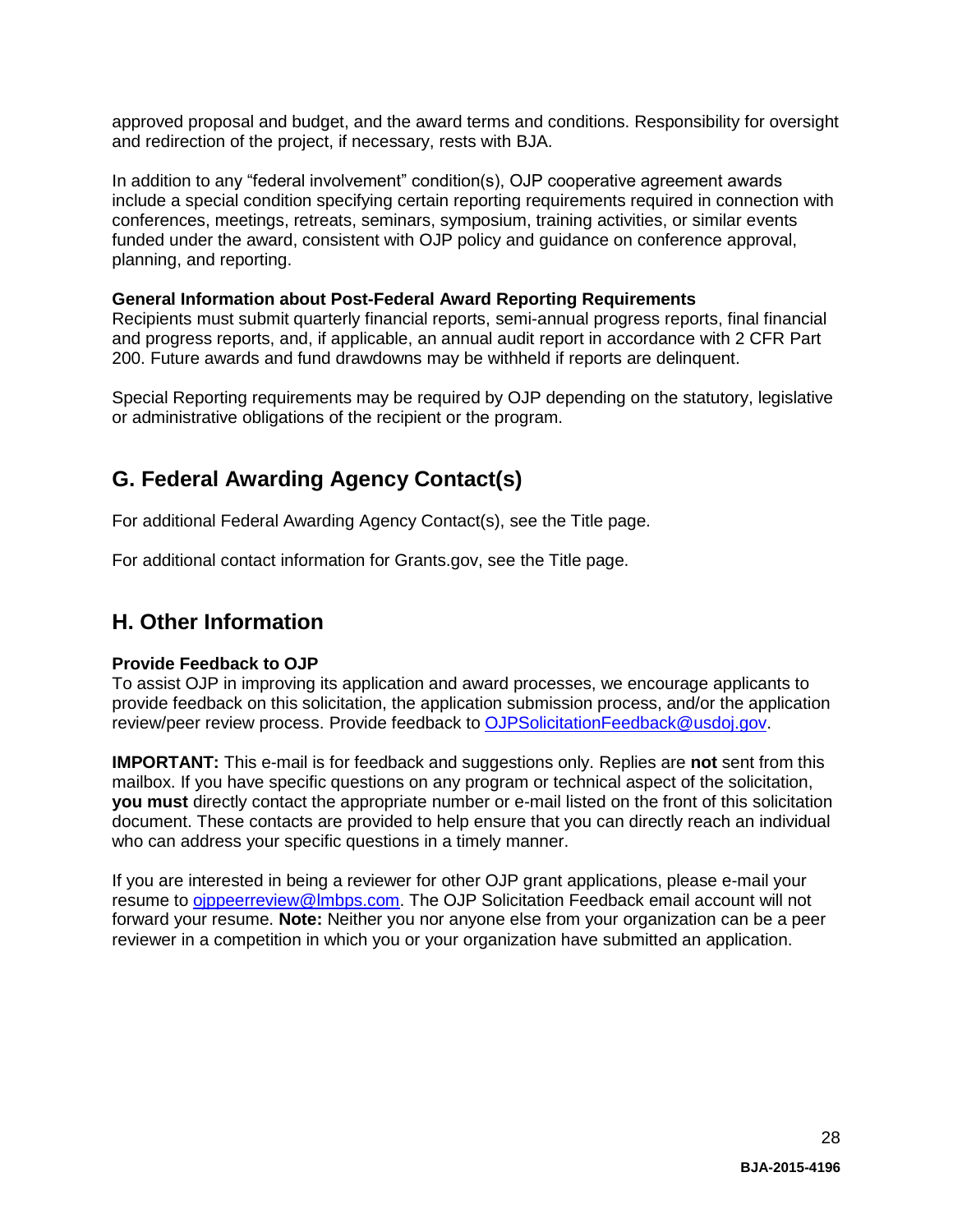## **Application Checklist FY 2015 Technology Innovation for Public Safety (TIPS)**

<span id="page-28-0"></span>This application checklist has been created to assist in developing an application.

## **What an Applicant Should Do:**

*Prior to Registering in Grants.gov:* Acquire a DUNS Number (see page 22) \_\_\_\_\_ Acquire or renew registration with SAM (see page 22) *To Register with Grants.gov*: Acquire AOR and Grants.gov username/password (see page 23) Acquire AOR confirmation from the E-Biz POC (see page 23) *To Find Funding Opportunity:* Search for the Funding Opportunity on Grants.gov (see page 23) \_\_\_\_\_ Download Funding Opportunity and Application Package (see page 23) Sign up for Grants.gov email [notifications](http://www.grants.gov/web/grants/manage-subscriptions.html) (optional) (see page 21) Read [Important Notice: Applying for Grants in Grants.gov](http://ojp.gov/funding/Apply/Grants-govInfo.htm) *After application submission*, *receive Grants.gov email notifications that:* \_\_\_\_\_ (1) application has been received, \_\_\_\_\_ (2) application has either been successfully validated or rejected with errors (see page 23) *If no Grants.gov receipt, and validation or error notifications are received:* \_\_\_\_\_ contact the NCJRS Response Center regarding experiencing technical difficulties

## **General Requirements**:

(see page 23)

Review the Solicitation [Requirements](http://ojp.gov/funding/Explore/SolicitationRequirements/index.htm) in the OJP Funding Resource Center.

#### **Scope Requirement:**

The federal amount requested is within the allowable limit(s) of \$500,000

**Eligibility Requirement:** Applicant meets the organizational requirements described on the Title Page, and the problem statement meets the criteria set forth in 42 U.S.C. 3756(b)(1) for precipitous or extraordinary increases in crime.

## **What an Application Should Include:**

- \_\_\_\_\_ Application for Federal Assistance (SF-424) (see page 12)
- \_\_\_\_\_ Project Abstract (see page 13)
- \_ \*Program Narrative (see page 13)
- \_ \*Budget Detail Worksheet (see page 16)
- \_\_\_\_\_ \*Budget Narrative (see page 17)
	- **Employee Compensation Waiver request and justification (if applicable)** (see page 11)
	- *\_\_\_\_\_* Read OJP policy and guidance on conference approval, planning, and reporting available at [ojp.gov/financialguide/PostawardRequirements/chapter15page1.htm](http://ojp.gov/financialguide/PostawardRequirements/chapter15page1.htm) (see page 11)

29